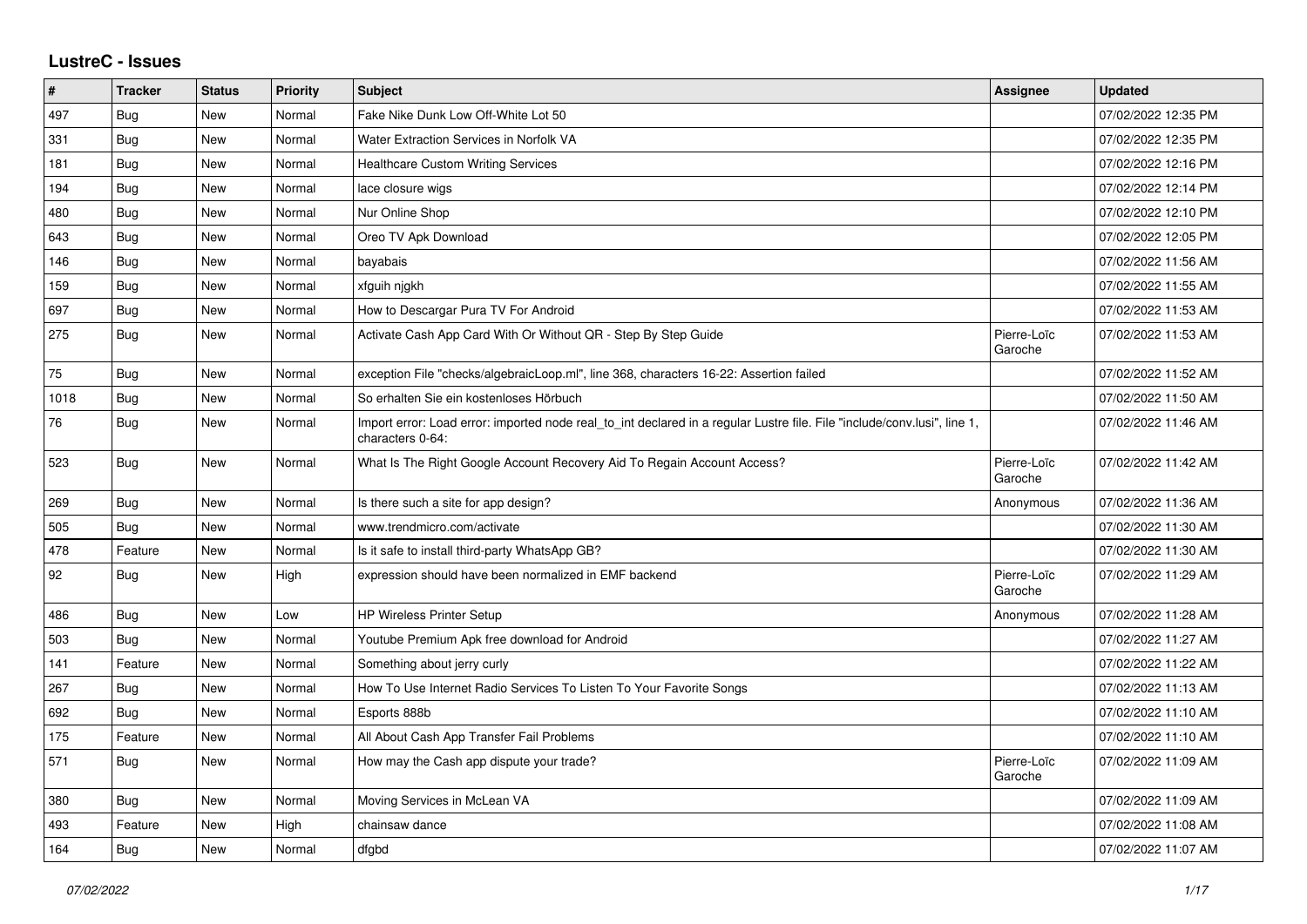| $\vert$ # | <b>Tracker</b> | <b>Status</b> | <b>Priority</b> | <b>Subject</b>                                                                       | <b>Assignee</b>        | <b>Updated</b>      |
|-----------|----------------|---------------|-----------------|--------------------------------------------------------------------------------------|------------------------|---------------------|
| 333       | <b>Bug</b>     | New           | Normal          | Mold Removal Services in Norfolk VA                                                  |                        | 07/02/2022 11:07 AM |
| 500       | Bug            | New           | Normal          | Simply contact the technical team, to find the solution to cash app refund problems. | Pierre-Loïc<br>Garoche | 07/02/2022 11:03 AM |
| 793       | Feature        | New           | Urgent          | Where can I find cheap FIFA coins?                                                   | Pierre-Loïc<br>Garoche | 07/02/2022 11:00 AM |
| 205       | <b>Bug</b>     | New           | Low             | Mens Designer Glasses                                                                |                        | 07/02/2022 10:56 AM |
| 769       | <b>Bug</b>     | New           | Normal          | check my cash app                                                                    |                        | 07/02/2022 10:50 AM |
| 494       | <b>Bug</b>     | New           | Normal          | <b>Buy Discussion Post</b>                                                           |                        | 07/02/2022 10:49 AM |
| 816       | <b>Bug</b>     | New           | Normal          | Play Scribble io fun with everyone                                                   |                        | 07/02/2022 10:43 AM |
| 688       | <b>Bug</b>     | New           | Normal          | How to use twitch.tv/activate?                                                       |                        | 07/02/2022 10:39 AM |
| 536       | <b>Bug</b>     | New           | Normal          | How to check the balance on the cash app card                                        | Hamza<br>Bourbouh      | 07/02/2022 10:35 AM |
| 498       | Bug            | New           | Normal          | Téléchargeur SoundCloud : SoundCloud en Mp3                                          | Christophe<br>Garion   | 07/02/2022 10:35 AM |
| 570       | Bug            | New           | Normal          | What is Sutton bank cash app customer service phone number?                          | Pierre-Loïc<br>Garoche | 07/02/2022 10:33 AM |
| 532       | <b>Bug</b>     | New           | Normal          | My Assignment Help                                                                   |                        | 07/02/2022 10:33 AM |
| 183       | <b>Bug</b>     | New           | Normal          | Nursing Assignment Help Online                                                       |                        | 07/02/2022 10:15 AM |
| 645       | <b>Bug</b>     | New           | Normal          | thong tin chinh xac nhat hom nay                                                     |                        | 07/02/2022 10:14 AM |
| 647       | Feature        | New           | Normal          | <b>Cranberry Health Benefits</b>                                                     |                        | 07/02/2022 10:13 AM |
| 336       | <b>Bug</b>     | New           | Normal          | Tile & Grout Cleaning Services in Norfolk VA                                         |                        | 07/02/2022 10:10 AM |
| 504       | <b>Bug</b>     | New           | Normal          | A beginner should always look for online Java assignment help!                       |                        | 07/02/2022 10:09 AM |
| 519       | <b>Bug</b>     | New           | Normal          | Are you finding online UK Assignment writers?                                        |                        | 07/02/2022 10:02 AM |
| 490       | <b>Bug</b>     | New           | Normal          | Unlock cash app account by getting quick solutions from the technical executives     |                        | 07/02/2022 09:59 AM |
| 506       | <b>Bug</b>     | New           | Normal          | www.trendmicro.com/activate                                                          |                        | 07/02/2022 09:58 AM |
| 501       | Bug            | New           | Normal          | How Do I Annihilate Cash App Transfer Failed Problems Effectively                    | Pierre-Loïc<br>Garoche | 07/02/2022 09:57 AM |
| 530       | <b>Bug</b>     | New           | Normal          | Cheap Assignment Writing Service UK                                                  | Anonymous              | 07/02/2022 09:55 AM |
| 244       | <b>Bug</b>     | New           | Normal          | Quels sont les avantages des stations de radio en ligne.                             |                        | 07/02/2022 09:47 AM |
| 265       | <b>Bug</b>     | New           | Normal          | 3 Faq's On Downloading To Your Apple Ipod                                            |                        | 07/02/2022 09:47 AM |
| 514       | Bug            | New           | Normal          | Trans-Caribbean                                                                      |                        | 07/02/2022 09:41 AM |
| 126       | Feature        | New           | Normal          | Stussy Air Force 1 replica                                                           |                        | 07/02/2022 09:38 AM |
| 190       | Bug            | New           | Normal          | All About Cash App Transfer Fail Problems                                            |                        | 07/02/2022 09:35 AM |
| 488       | Bug            | New           | Normal          | Quick solution to solve cash app dispute by the technical team                       |                        | 07/02/2022 09:34 AM |
| 680       | Feature        | New           | Normal          | Word Jewels 2                                                                        |                        | 07/02/2022 09:34 AM |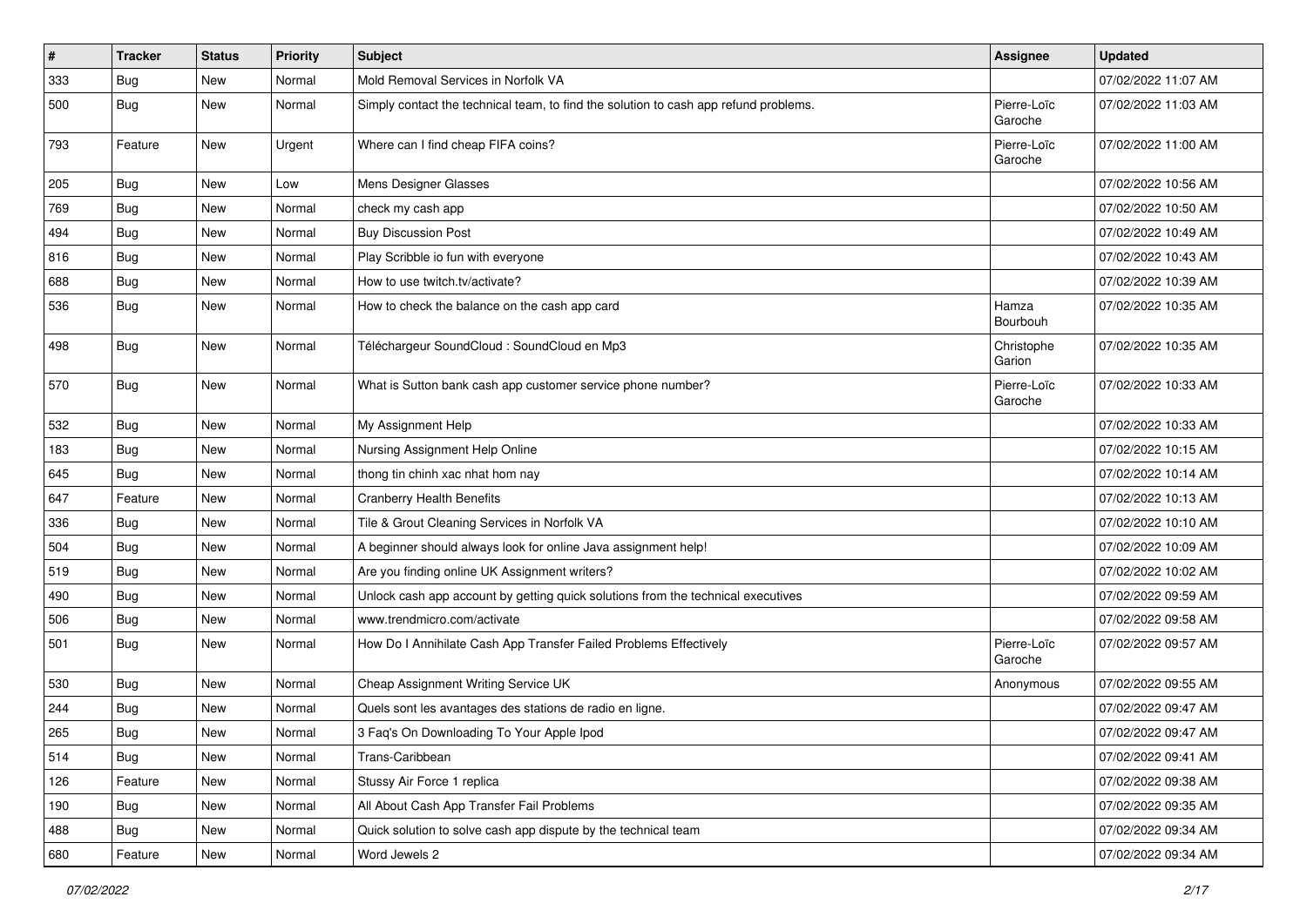| $\sharp$ | <b>Tracker</b> | <b>Status</b> | Priority | <b>Subject</b>                                                                           | Assignee               | <b>Updated</b>      |
|----------|----------------|---------------|----------|------------------------------------------------------------------------------------------|------------------------|---------------------|
| 541      | <b>Bug</b>     | New           | Normal   | How to fix the cash app payment failed errors?                                           |                        | 07/02/2022 09:30 AM |
| 789      | Bug            | New           | Normal   | Full version                                                                             |                        | 07/02/2022 09:27 AM |
| 776      | Bug            | New           | Normal   | Wibargain                                                                                |                        | 07/02/2022 09:26 AM |
| 74       | <b>Bug</b>     | New           | Normal   | const is not supported inside contract                                                   | Pierre-Loïc<br>Garoche | 07/02/2022 09:17 AM |
| 525      | Bug            | New           | Normal   | If you don't have a QR code: How to activate cash app card in app                        |                        | 07/02/2022 09:16 AM |
| 520      | Bug            | New           | Normal   | What Is The Major Role Of Cash.app/Help and Support Page?                                |                        | 07/02/2022 09:14 AM |
| 687      | Bug            | New           | Normal   | How to use twitch.tv/activate?                                                           |                        | 07/02/2022 09:09 AM |
| 279      | <b>Bug</b>     | New           | High     | What is an essential feature of an internal communications app?                          |                        | 07/02/2022 09:06 AM |
| 605      | Feature        | <b>New</b>    | Normal   | What will the future of logo design be like?                                             |                        | 07/02/2022 09:01 AM |
| 115      | Bug            | New           | Normal   | <b>NFL LIVE STREAM</b>                                                                   |                        | 07/02/2022 09:00 AM |
| 491      | Feature        | New           | Normal   | Automatically download and paste Reddit wallpapers into Windows                          |                        | 07/02/2022 09:00 AM |
| 529      | Bug            | New           | Normal   | Thop TV APK - Free Download for Android                                                  |                        | 07/02/2022 08:56 AM |
| 280      | <b>Bug</b>     | New           | Normal   | Pacific Web Design                                                                       |                        | 07/02/2022 08:55 AM |
| 315      | Bug            | New           | Normal   | Dissertation help UK                                                                     |                        | 07/02/2022 08:51 AM |
| 502      | Bug            | New           | Normal   | Les instructions pour définir des sonneries pour iPhone sont simples et faciles à suivre |                        | 07/02/2022 08:49 AM |
| 460      | <b>Bug</b>     | New           | Normal   | Floor Cleaning Medford MA                                                                |                        | 07/02/2022 08:40 AM |
| 815      | Bug            | New           | Normal   | how do i call cash app customer service                                                  | Xavier Thirioux        | 07/02/2022 08:36 AM |
| 201      | Bug            | New           | Normal   | closure wig                                                                              |                        | 07/02/2022 08:31 AM |
| 228      | Bug            | New           | Normal   | Why Does Cash App Transaction Failed? - Here Is the Answer                               |                        | 07/02/2022 08:19 AM |
| 214      | Feature        | New           | Normal   | Five Christmas Apps For Apple Users                                                      |                        | 07/02/2022 08:19 AM |
| 347      | Bug            | New           | Normal   | Eco/Green Cleaning Services in Chesapeake VA                                             |                        | 07/02/2022 08:18 AM |
| 237      | Feature        | New           | Normal   | HP Printer Assistant Software   Download & Install HP Assistant                          |                        | 07/02/2022 08:14 AM |
| 784      | <b>Bug</b>     | New           | Normal   | How To Add Money On Cash App Card And Check The Funds?                                   |                        | 07/02/2022 08:11 AM |
| 773      | Bug            | New           | Normal   | Spades - Play online free                                                                |                        | 07/02/2022 08:02 AM |
| 471      | Bug            | New           | Normal   | Residential Floor Cleaning Westchester MA                                                |                        | 07/02/2022 08:00 AM |
| 251      | <b>Bug</b>     | New           | Normal   | All About Cash App Transfer Fail Problems                                                | Pierre-Loïc<br>Garoche | 07/02/2022 07:56 AM |
| 191      | Bug            | New           | Normal   | <b>B2B Branding</b>                                                                      |                        | 07/02/2022 07:53 AM |
| 206      | Bug            | New           | Low      | <b>Cheap Electric Bikes</b>                                                              |                        | 07/02/2022 07:46 AM |
| 690      | Bug            | New           | Normal   | campervan hire                                                                           |                        | 07/02/2022 07:35 AM |
| 781      | <b>Bug</b>     | New           | Normal   | Free Whatsapp Group to Join                                                              |                        | 07/02/2022 07:28 AM |
| 188      | <b>Bug</b>     | New           | Normal   | Why are university students buying assignments online?                                   | Pierre-Loïc<br>Garoche | 07/02/2022 07:25 AM |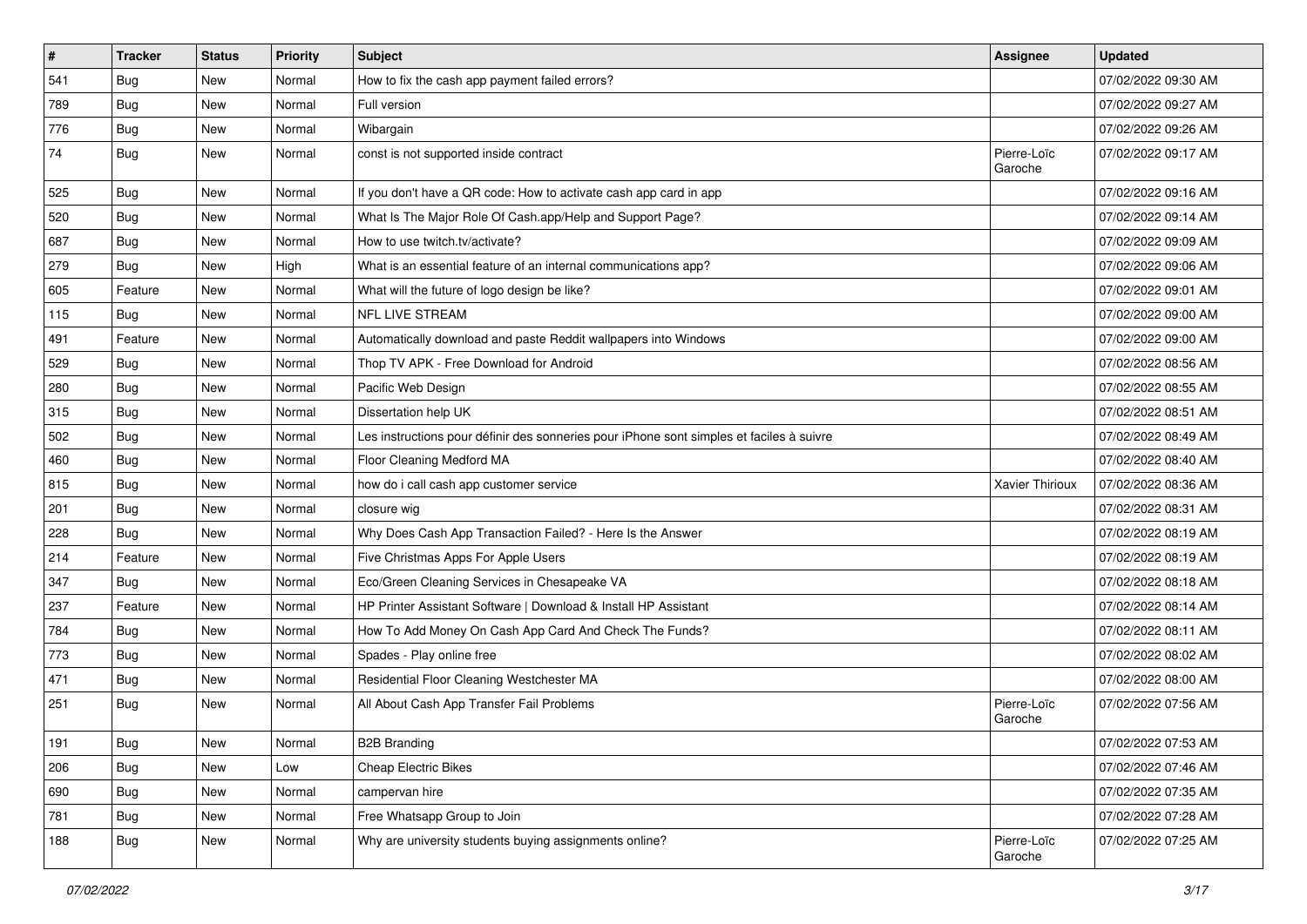| #   | <b>Tracker</b> | <b>Status</b> | <b>Priority</b> | Subject                                                               | <b>Assignee</b>        | <b>Updated</b>      |
|-----|----------------|---------------|-----------------|-----------------------------------------------------------------------|------------------------|---------------------|
| 464 | <b>Bug</b>     | New           | Normal          | Upholstery Cleaning Westchester MA                                    |                        | 07/02/2022 07:19 AM |
| 785 | Bug            | New           | Normal          | How To Get Money Off Cash App Without Card Or With A Card?            |                        | 07/02/2022 07:16 AM |
| 174 | Feature        | New           | Normal          | Digital Marketing Philadelphia                                        |                        | 07/02/2022 07:15 AM |
| 627 | <b>Bug</b>     | New           | Normal          | <b>HELO</b>                                                           |                        | 07/02/2022 07:09 AM |
| 794 | Feature        | New           | Normal          | Safe place to buy fifa coins                                          |                        | 07/02/2022 06:57 AM |
| 278 | <b>Bug</b>     | New           | Normal          | Cash App Help & Solutions - Here You Will Get Better Assistance       |                        | 07/02/2022 06:56 AM |
| 637 | Feature        | New           | Normal          | Why do the Outlook rules not work in my account?                      |                        | 07/02/2022 06:55 AM |
| 735 | Bug            | New           | Normal          | A quick fix of how to get money back from cash app stocks             |                        | 07/02/2022 06:51 AM |
| 699 | Bug            | New           | Normal          | Would you be able to utilize Cash App Twitch?                         |                        | 07/02/2022 06:51 AM |
| 575 | Feature        | New           | Low             | cheap jordan replicas for sale                                        | Pierre-Loïc<br>Garoche | 07/02/2022 06:51 AM |
| 802 | Bug            | New           | Normal          | Who Is an ETL Engineer                                                |                        | 07/02/2022 06:40 AM |
| 170 | Feature        | New           | Normal          | top mba colleges in bangalore                                         |                        | 07/02/2022 06:39 AM |
| 182 | <b>Bug</b>     | New           | Normal          | <b>Healthcare Custom Writing Services</b>                             |                        | 07/02/2022 06:37 AM |
| 611 | Feature        | New           | Normal          | Buy All Modafinil & Armodafinil Tablets @Buy Modafinil US             |                        | 07/02/2022 06:37 AM |
| 151 | Feature        | New           | Normal          | Law Essay Writing Service - Assignments Planet                        |                        | 07/02/2022 06:35 AM |
| 123 | <b>Bug</b>     | New           | Normal          | https://www.reddit.com/r/NRLgrandfinal2020/                           |                        | 07/02/2022 06:30 AM |
| 496 | Bug            | New           | Normal          | What is Live NetTV?                                                   |                        | 07/02/2022 06:28 AM |
| 240 | Feature        | New           | Normal          | Juego interesante de Dragon Ball Legends MOD APK                      |                        | 07/02/2022 06:27 AM |
| 168 | <b>Bug</b>     | New           | Normal          | UFC 256 Live Stream Online                                            |                        | 07/02/2022 06:26 AM |
| 469 | Bug            | New           | Normal          | Germs Removal Westchester MA                                          |                        | 07/02/2022 06:25 AM |
| 292 | Bug            | New           | Normal          | Venmo to Cash App Transfer Of Money- Explore Here                     |                        | 07/02/2022 06:19 AM |
| 492 | <b>Bug</b>     | New           | Normal          | HD Streamz MOD APK v3.5.5 (Keine Werbung)                             |                        | 07/02/2022 06:16 AM |
| 133 | <b>Bug</b>     | New           | Normal          | craftlabs                                                             |                        | 07/02/2022 06:00 AM |
| 507 | <b>Bug</b>     | New           | Normal          | central.bitdefender.com                                               |                        | 07/02/2022 05:55 AM |
| 654 | Feature        | New           | Normal          | Peach Health Benefits                                                 |                        | 07/02/2022 05:52 AM |
| 534 | <b>Bug</b>     | New           | Normal          | Know how to initiate cash app refund by contacting the technical team | Pierre-Loïc<br>Garoche | 07/02/2022 05:52 AM |
| 666 | Bug            | New           | Normal          | 470+ pages à colorier de Noël                                         |                        | 07/02/2022 05:51 AM |
| 809 | Bug            | New           | Normal          | Smash Karts - immerse yourself in the exciting race                   |                        | 07/02/2022 05:46 AM |
| 696 | Bug            | New           | Normal          | How to Install the TuMangaOnline App                                  |                        | 07/02/2022 05:41 AM |
| 632 | <b>Bug</b>     | New           | Normal          | CheapestMedsShop   100% Safe Medicines Online in UK & AUS.            |                        | 07/02/2022 05:41 AM |
| 694 | Bug            | New           | Normal          | How to Get Guidance On How To Cash App Withdrawal Limit?              | Christophe<br>Garion   | 07/02/2022 05:38 AM |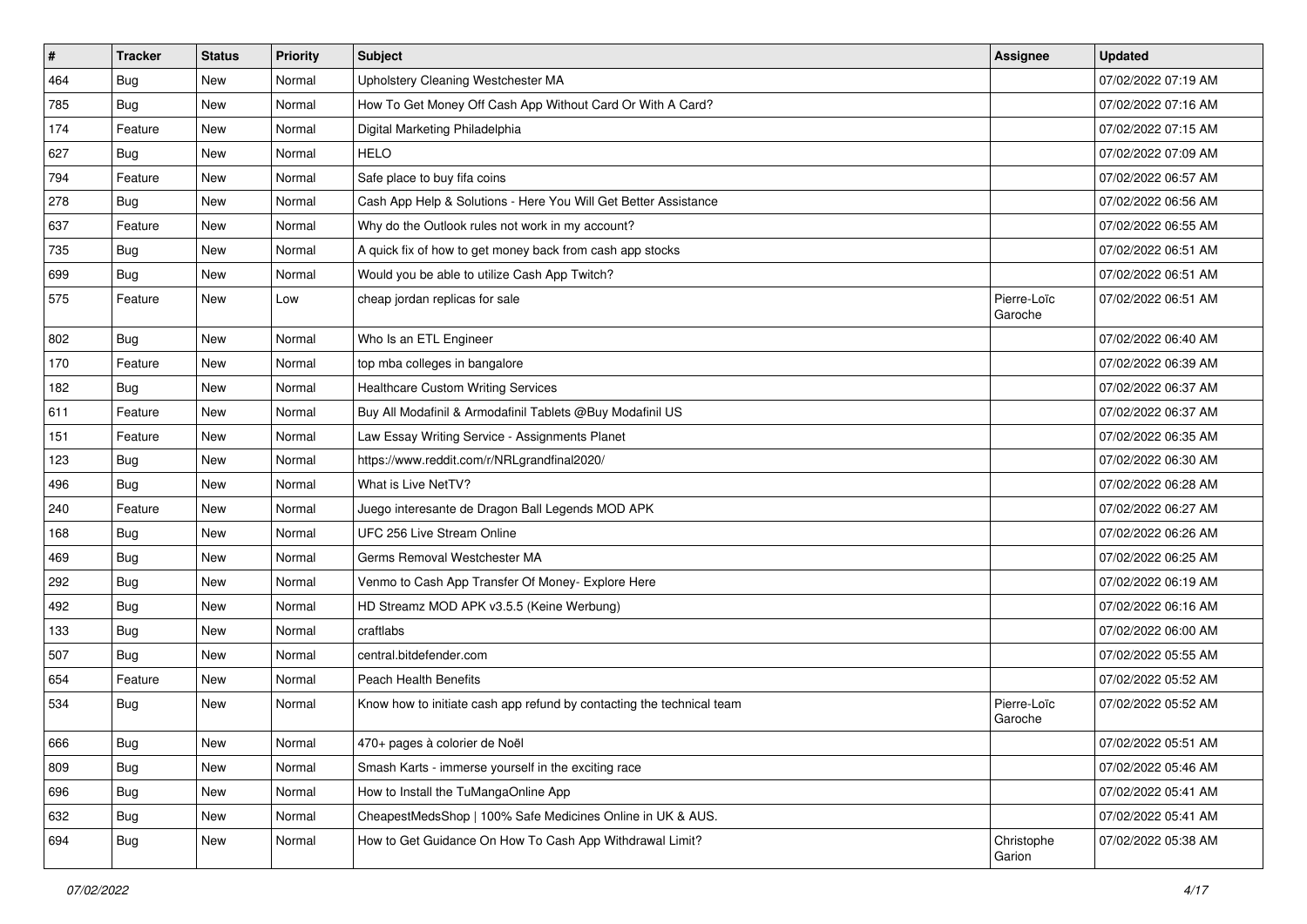| #    | <b>Tracker</b> | <b>Status</b> | <b>Priority</b> | Subject                                                        | <b>Assignee</b>        | <b>Updated</b>      |
|------|----------------|---------------|-----------------|----------------------------------------------------------------|------------------------|---------------------|
| 724  | <b>Bug</b>     | New           | Normal          | Dial Chime Customer support number for a quick response        |                        | 07/02/2022 05:37 AM |
| 128  | Bug            | New           | Normal          | dfgbd                                                          |                        | 07/02/2022 05:37 AM |
| 508  | Bug            | New           | Normal          | hire a professional dissertation help                          |                        | 07/02/2022 05:36 AM |
| 610  | Feature        | New           | Normal          | CheapestMedsShop 100% Safe Medicines Online in USA UK & AUS.   |                        | 07/02/2022 05:31 AM |
| 801  | Bug            | New           | Normal          | Who Is an ETL Engineer                                         |                        | 07/02/2022 05:26 AM |
| 261  | <b>Bug</b>     | New           | Normal          | Ringtone Downloads - Easy Ways Come Up With Your Own Ringtones |                        | 07/02/2022 05:21 AM |
| 817  | <b>Bug</b>     | New           | Normal          | Pacman 30th Anniversary                                        |                        | 07/02/2022 05:11 AM |
| 169  | Bug            | New           | Normal          | CV Maker - UAE CV Writing Agency                               |                        | 07/02/2022 05:10 AM |
| 1140 | Feature        | New           | Normal          | GTA San Andreas Mod Apk                                        |                        | 07/02/2022 04:59 AM |
| 1139 | Feature        | New           | Normal          | GTA San Andreas Mod Apk                                        |                        | 07/02/2022 04:58 AM |
| 1138 | Feature        | New           | Normal          | GTA San Andreas Mod Apk                                        |                        | 07/02/2022 04:56 AM |
| 487  | <b>Bug</b>     | New           | Normal          | Cheap Fake Dunks                                               |                        | 07/02/2022 04:46 AM |
| 316  | Bug            | New           | Normal          | Finden Sie den besten Klingelton für Ihr Telefon               |                        | 07/02/2022 04:37 AM |
| 234  | Bug            | New           | Normal          | My Personal Experience With the College Writing Services       |                        | 07/02/2022 04:33 AM |
| 219  | <b>Bug</b>     | New           | Normal          | Free Ringtones for Cell Phones.                                |                        | 07/02/2022 04:27 AM |
| 284  | Bug            | New           | Normal          | All About Cash App Transfer Fail Problems                      |                        | 07/02/2022 04:20 AM |
| 674  | Bug            | New           | Normal          | The best game in 2021                                          | Pierre-Loïc<br>Garoche | 07/02/2022 04:16 AM |
| 143  | <b>Bug</b>     | New           | Normal          | Bob lace front wigs                                            |                        | 07/02/2022 04:08 AM |
| 247  | <b>Bug</b>     | New           | Normal          | best 4 Channel Amp                                             |                        | 07/02/2022 03:57 AM |
| 721  | Bug            | New           | Normal          | Cómo instalar un Mod Apk                                       |                        | 07/02/2022 03:53 AM |
| 531  | Bug            | New           | Normal          | Cheap Assignment Writing Service UK                            | Anonymous              | 07/02/2022 03:47 AM |
| 499  | Feature        | New           | Normal          | Discover The Premium Features Of Spotify Mod Apk               |                        | 07/02/2022 03:40 AM |
| 1077 | <b>Bug</b>     | New           | Normal          | Les excellentes façons d'utiliser ces images                   |                        | 07/02/2022 03:37 AM |
| 707  | <b>Bug</b>     | New           | Normal          | Why Accounting Assignments Are Beneficial For The Students?    | Pierre-Loïc<br>Garoche | 07/02/2022 03:30 AM |
| 510  | Feature        | New           | Normal          | Fashion                                                        | Anonymous              | 07/02/2022 03:18 AM |
| 527  | Feature        | New           | Normal          | My Teachers                                                    |                        | 07/02/2022 03:17 AM |
| 180  | Feature        | New           | Normal          | homoeobazaar                                                   |                        | 07/02/2022 03:12 AM |
| 568  | Bug            | New           | Normal          | Instale a versão mais recente do YouTube Premium               |                        | 07/02/2022 03:07 AM |
| 705  | Bug            | New           | Normal          | wuxiaworld                                                     |                        | 07/02/2022 02:59 AM |
| 345  | Bug            | New           | Normal          | Stain Protection Services in Chesapeake VA                     |                        | 07/02/2022 02:55 AM |
| 553  | Bug            | New           | Normal          | Cinema HD APK - Free Movie Enjoyment App on Android            |                        | 07/02/2022 02:55 AM |
| 218  | Bug            | New           | Normal          | Popular Educational trends                                     |                        | 07/02/2022 02:49 AM |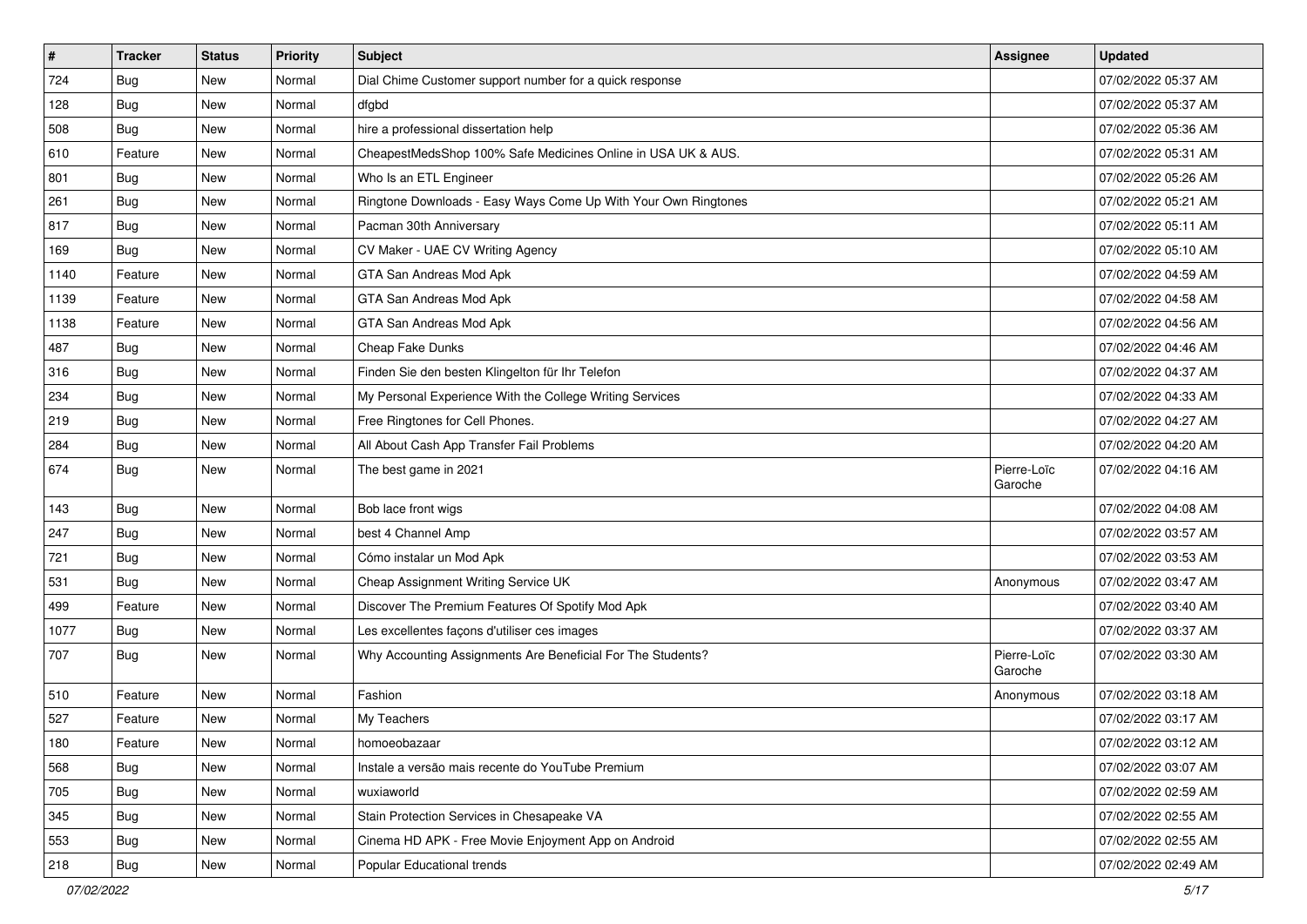| $\pmb{\#}$ | <b>Tracker</b> | <b>Status</b> | Priority | <b>Subject</b>                                                            | <b>Assignee</b>        | <b>Updated</b>      |
|------------|----------------|---------------|----------|---------------------------------------------------------------------------|------------------------|---------------------|
| 313        | <b>Bug</b>     | New           | Normal   | Water Extraction Services in Virginia Beach VA                            |                        | 07/02/2022 02:48 AM |
| 623        | Bug            | New           | Normal   | Listen to online radio stations for mobile phones                         |                        | 07/02/2022 02:39 AM |
| 640        | Bug            | New           | Normal   | play game with me                                                         |                        | 07/02/2022 02:38 AM |
| 759        | <b>Bug</b>     | New           | Normal   | Canon IJ Network Tool                                                     | Pierre-Loïc<br>Garoche | 07/02/2022 02:36 AM |
| 670        | <b>Bug</b>     | New           | Normal   | JTWhatsApp Apk - The New and Improved WhatsApp                            |                        | 07/02/2022 02:31 AM |
| 88         | Bug            | New           | Normal   | kind2 output: When for node arguments                                     | Pierre-Loïc<br>Garoche | 07/02/2022 02:30 AM |
| 537        | Bug            | New           | Normal   | Get tech assistance with customer support on ATT Yahoo email login issue. |                        | 07/02/2022 02:26 AM |
| 258        | Bug            | New           | Normal   | Fake Nike Dunk High AMBUSH Deep Royal                                     |                        | 07/02/2022 02:25 AM |
| 664        | Bug            | New           | Normal   | Tea TV Apk Download - The Best Way to Watch Movies Offline                |                        | 07/02/2022 02:20 AM |
| 811        | <b>Bug</b>     | New           | Normal   | Canon IJ Network Tool                                                     |                        | 07/02/2022 02:19 AM |
| 766        | Bug            | New           | Normal   | Pobreflix Mod APK Review                                                  |                        | 07/02/2022 02:16 AM |
| 629        | <b>Bug</b>     | New           | Normal   | How Can I Load Cash App Card at Walmart straight away?                    |                        | 07/02/2022 02:14 AM |
| 189        | Bug            | New           | Normal   | <b>College Biology Writing Services</b>                                   |                        | 07/02/2022 02:11 AM |
| 719        | Bug            | New           | Normal   | How Do I Send \$5000 Through Cash App Account With Ease?                  |                        | 07/02/2022 01:37 AM |
| 622        | Bug            | New           | Normal   | CheapestMedsShop   100% Safe Medicines Online in UK & AUS.                |                        | 07/02/2022 01:33 AM |
| 562        | Bug            | New           | Normal   | Learn Basic Mahjong Rules                                                 |                        | 07/02/2022 01:30 AM |
| 549        | <b>Bug</b>     | New           | Normal   | Radio Luisteren                                                           |                        | 07/02/2022 01:24 AM |
| 555        | <b>Bug</b>     | New           | Normal   | web design development in hyderabad                                       |                        | 07/02/2022 01:13 AM |
| 495        | Bug            | New           | Normal   | Twitch Clip Downloader Download Twitch Clips Online 2021                  |                        | 07/02/2022 01:12 AM |
| 150        | <b>Bug</b>     | New           | Normal   | dfgh                                                                      |                        | 07/02/2022 01:11 AM |
| 702        | Bug            | New           | Normal   | Avail Chime Customer Service to know How To Get Chime Bank Statement      |                        | 07/02/2022 01:11 AM |
| 231        | Bug            | New           | Normal   | Is the ringtone download difficult or not?                                | Pierre-Loïc<br>Garoche | 07/02/2022 01:01 AM |
| 522        | Feature        | <b>New</b>    | Normal   | Can You Check App Limits, If Cash app won't let me send money?            |                        | 07/02/2022 01:00 AM |
| 230        | Bug            | New           | Normal   | Add Money To Cash App Card - Auto Cash Apps                               |                        | 07/02/2022 12:57 AM |
| 120        | <b>Bug</b>     | New           | Normal   | ghfjtkx                                                                   | Pierre-Loïc<br>Garoche | 07/02/2022 12:50 AM |
| 604        | <b>Bug</b>     | New           | Normal   | Idle Game Online                                                          |                        | 07/02/2022 12:45 AM |
| 257        | Bug            | New           | Normal   | Best latte machines                                                       |                        | 07/02/2022 12:41 AM |
| 788        | <b>Bug</b>     | New           | Normal   | Intro Maker Mod APK                                                       |                        | 07/02/2022 12:36 AM |
| 489        | Bug            | New           | Normal   | Get cash app refund instantly if sent to the wrong person                 |                        | 07/02/2022 12:33 AM |
| 470        | Bug            | New           | Normal   | Commercial Floor Cleaning Westchester MA                                  |                        | 07/02/2022 12:31 AM |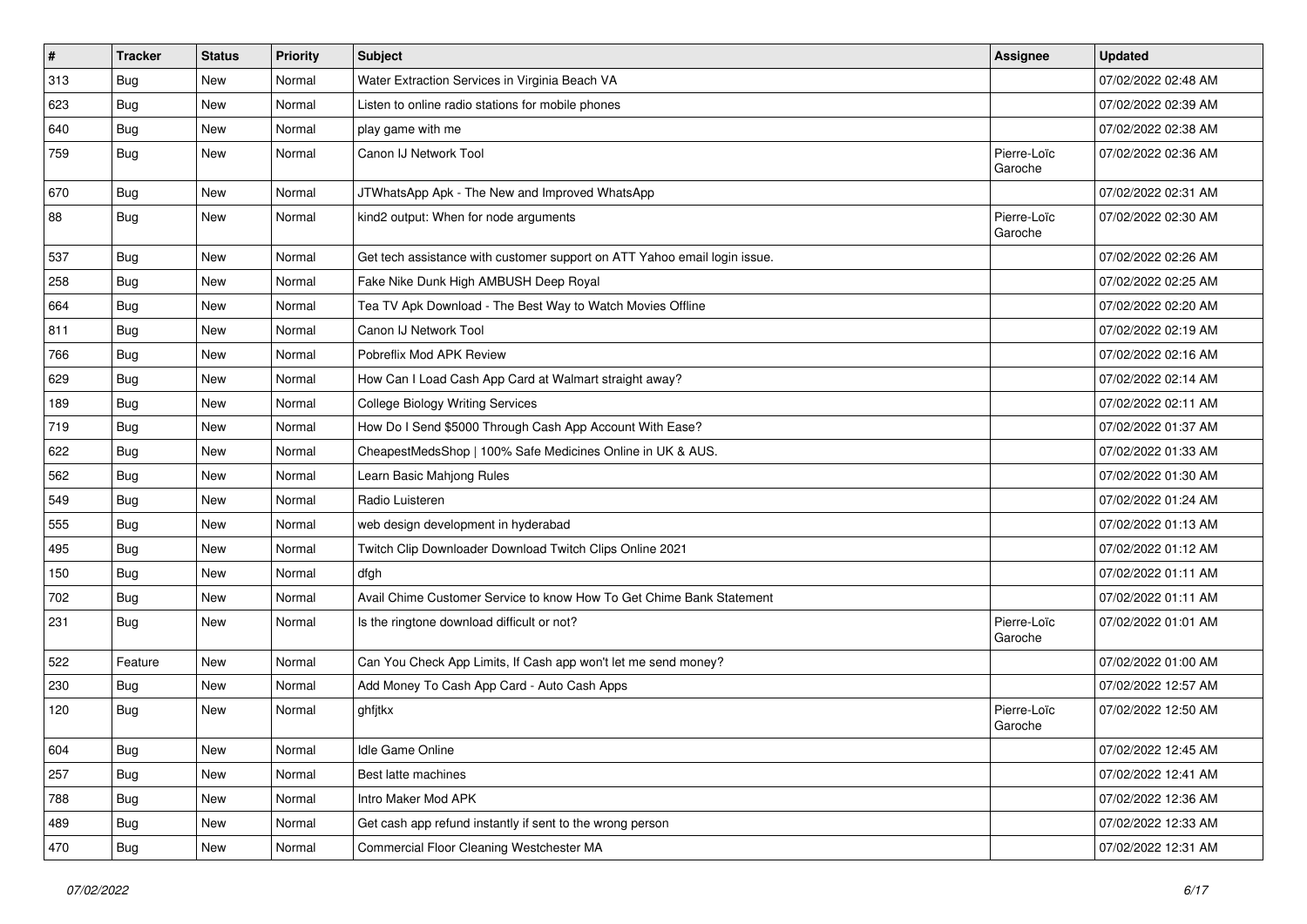| #   | <b>Tracker</b> | <b>Status</b> | <b>Priority</b> | <b>Subject</b>                                                                         | <b>Assignee</b>      | <b>Updated</b>      |
|-----|----------------|---------------|-----------------|----------------------------------------------------------------------------------------|----------------------|---------------------|
| 209 | <b>Bug</b>     | New           | Normal          | Neglect to access old Cash App account considering message notice issue? Contact help. |                      | 07/02/2022 12:31 AM |
| 461 | Bug            | New           | Normal          | Germs Removal Medford MA                                                               |                      | 07/02/2022 12:30 AM |
| 567 | <b>Bug</b>     | New           | Normal          | Singapore assignment help                                                              |                      | 07/02/2022 12:28 AM |
| 515 | <b>Bug</b>     | New           | Normal          | Fragment Nike Dunk High Tokyo Fake                                                     |                      | 07/02/2022 12:24 AM |
| 547 | Bug            | New           | Normal          | Get rid of the issue of cash app down by calling experts.                              |                      | 07/02/2022 12:17 AM |
| 764 | Bug            | New           | Normal          | What is available to see what I can watch HBO Max?                                     |                      | 07/02/2022 12:16 AM |
| 577 | <b>Bug</b>     | New           | Normal          | Follow these easy steps to make Admiral Casino Login                                   |                      | 07/02/2022 12:10 AM |
| 466 | <b>Bug</b>     | New           | Normal          | Floor Stripping Westchester MA                                                         |                      | 07/02/2022 12:03 AM |
| 193 | Bug            | New           | Normal          | 18% Discount on Homeopathic medicines                                                  |                      | 07/01/2022 11:57 PM |
| 157 | <b>Bug</b>     | New           | Normal          | Forget cash app pin                                                                    |                      | 07/01/2022 11:56 PM |
| 662 | <b>Bug</b>     | New           | Normal          | Oreo TV Download - The Easiest Way to Watch Live TV                                    |                      | 07/01/2022 11:55 PM |
| 581 | Bug            | New           | Normal          | E-Learning Course Help                                                                 |                      | 07/01/2022 11:55 PM |
| 617 | <b>Bug</b>     | New           | Normal          | Buy Vidalista Tablets (Tadalafil) at [\$25 OFF + Free Shipping] Vidalistatablets       |                      | 07/01/2022 11:52 PM |
| 543 | Feature        | New           | Normal          | Get tech assistance with customer support on ATT Yahoo email login issue.              |                      | 07/01/2022 11:47 PM |
| 777 | Bug            | New           | Normal          | Obtain driving instructions using Google Maps.                                         |                      | 07/01/2022 11:27 PM |
| 642 | <b>Bug</b>     | New           | Normal          | thong tin thoi tiet ngay hom nay                                                       |                      | 07/01/2022 11:27 PM |
| 652 | <b>Bug</b>     | New           | Normal          | <b>Sesame Health Benefits</b>                                                          |                      | 07/01/2022 11:21 PM |
| 118 | Bug            | New           | Normal          | golf                                                                                   | Anonymous            | 07/01/2022 11:12 PM |
| 799 | <b>Bug</b>     | New           | Normal          | Who Is an ETL Engineer                                                                 |                      | 07/01/2022 11:11 PM |
| 142 | Feature        | New           | Normal          | About ashimary hair                                                                    |                      | 07/01/2022 10:53 PM |
| 113 | <b>Bug</b>     | New           | Normal          | ufc 254 live                                                                           |                      | 07/01/2022 10:42 PM |
| 616 | Bug            | New           | Normal          | Buy Anavar Tablets   Anavar For Sale in USA, UK & Australia                            |                      | 07/01/2022 10:36 PM |
| 281 | Feature        | New           | Normal          | what are the types of Ringtones?                                                       | Anonymous            | 07/01/2022 10:28 PM |
| 551 | <b>Bug</b>     | New           | Normal          | Why Do Students Need Online Best Dissertation Writing Services?                        |                      | 07/01/2022 10:05 PM |
| 701 | Bug            | New           | Normal          | Why Law Essay Helper UK is Necessary?                                                  |                      | 07/01/2022 10:04 PM |
| 253 | Bug            | New           | Normal          | Florence Lawrence                                                                      |                      | 07/01/2022 09:57 PM |
| 223 | Bug            | New           | Normal          | WhatsApp Plus: Download, Update and Themes                                             |                      | 07/01/2022 09:56 PM |
| 767 | Bug            | New           | Normal          | apkmod                                                                                 |                      | 07/01/2022 09:50 PM |
| 482 | Bug            | New           | Normal          | <b>Text Window</b>                                                                     |                      | 07/01/2022 09:48 PM |
| 517 | Bug            | New           | Normal          | Proficient tips to take help of cash app support professionals:                        |                      | 07/01/2022 09:28 PM |
| 153 | Bug            | New           | Normal          | urgent loan online                                                                     | Christophe<br>Garion | 07/01/2022 09:18 PM |
| 132 | Bug            | New           | Normal          | concrete-everything                                                                    |                      | 07/01/2022 09:16 PM |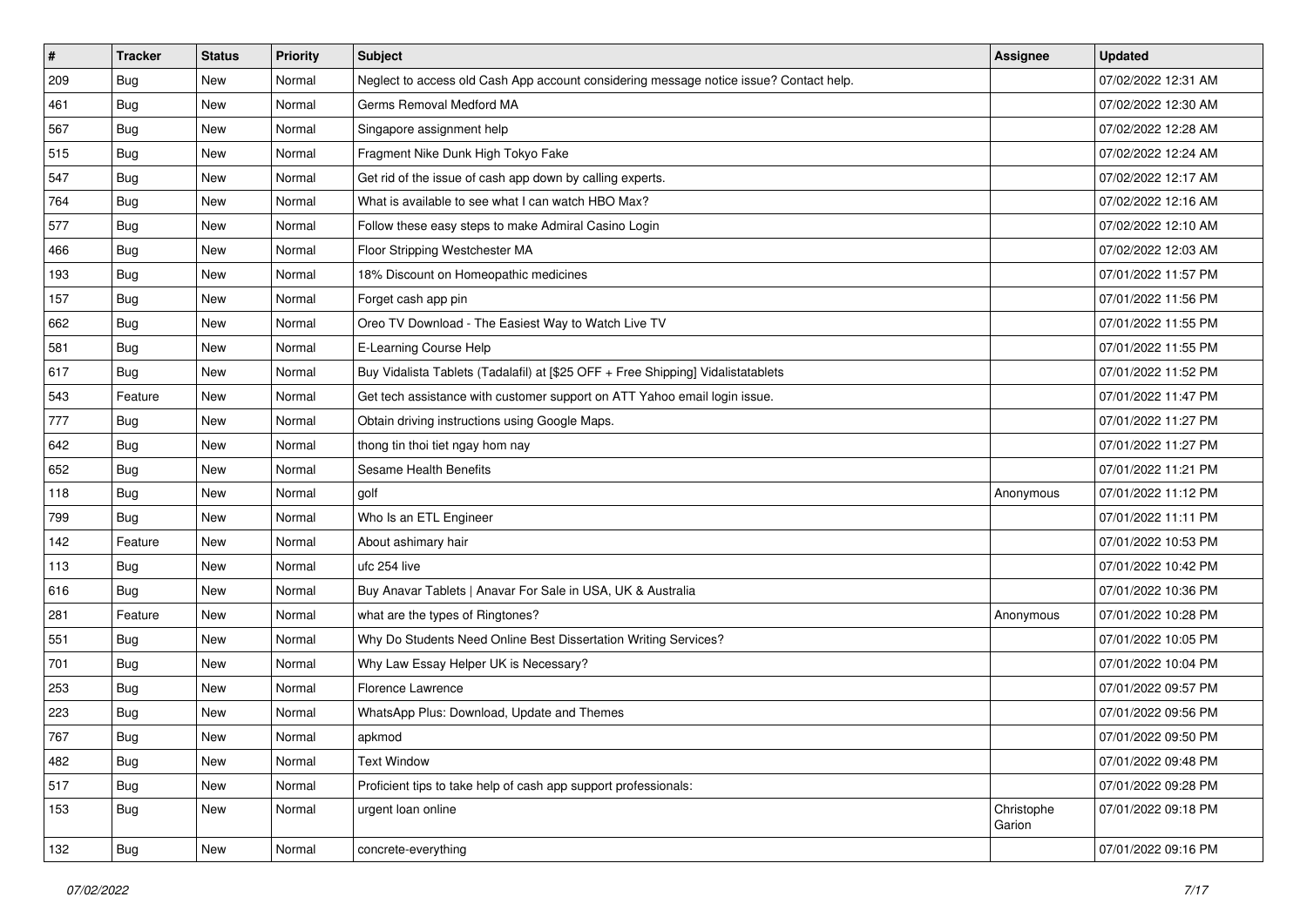| #   | <b>Tracker</b> | <b>Status</b> | Priority | <b>Subject</b>                                                                | <b>Assignee</b>        | <b>Updated</b>      |
|-----|----------------|---------------|----------|-------------------------------------------------------------------------------|------------------------|---------------------|
| 771 | Bug            | New           | Normal   | united airlines baggage policy                                                |                        | 07/01/2022 09:14 PM |
| 264 | Bug            | New           | Normal   | We Buy Your Unwanted Car                                                      | Corentin<br>Lauverjat  | 07/01/2022 09:12 PM |
| 200 | Bug            | <b>New</b>    | Normal   | uiopi[o                                                                       |                        | 07/01/2022 09:03 PM |
| 139 | <b>Bug</b>     | New           | Normal   | relseo                                                                        |                        | 07/01/2022 09:02 PM |
| 624 | Bug            | New           | Normal   | Use go with the Driving Directions for your go                                |                        | 07/01/2022 08:59 PM |
| 628 | <b>Bug</b>     | New           | Normal   | CV reviewing services!                                                        |                        | 07/01/2022 08:47 PM |
| 140 | Bug            | New           | Normal   | sugarbalanceusa                                                               |                        | 07/01/2022 08:36 PM |
| 782 | <b>Bug</b>     | New           | Normal   | Comment faire une sonnerie téléphonique                                       |                        | 07/01/2022 08:28 PM |
| 803 | Feature        | New           | High     | Ketamine Online Store                                                         | Pierre-Loïc<br>Garoche | 07/01/2022 08:21 PM |
| 665 | Feature        | New           | Normal   | Look for a dedicated help with finance assignment                             |                        | 07/01/2022 07:46 PM |
| 116 | Bug            | New           | Normal   | aertaeyg                                                                      |                        | 07/01/2022 07:42 PM |
| 922 | Bug            | New           | Normal   | Why Is The Need For Assignment Writing Services?                              |                        | 07/01/2022 07:34 PM |
| 772 | <b>Bug</b>     | <b>New</b>    | Normal   | united airlines baggage policy                                                |                        | 07/01/2022 07:30 PM |
| 289 | <b>Bug</b>     | New           | Normal   | Recover Yahoo Mail Forgotten Password - Explore Kanata Chinese                |                        | 07/01/2022 07:26 PM |
| 312 | <b>Bug</b>     | New           | Normal   | Stain Protection Services in Virginia Beach VA                                |                        | 07/01/2022 07:26 PM |
| 211 | Bug            | New           | Normal   | Problem in Cash App rebate? Call Cash App customer service number for help.   |                        | 07/01/2022 07:20 PM |
| 717 | <b>Bug</b>     | <b>New</b>    | Normal   | Disney Plus Apk - Watch Movies and TV Shows on Your Device                    |                        | 07/01/2022 07:02 PM |
| 592 | Bug            | New           | Normal   | Deezer Premium APK - Baixe músicas de qualquer lugar do mundo de graça        |                        | 07/01/2022 07:02 PM |
| 582 | <b>Bug</b>     | New           | Normal   | Cash App Won't Let Me Send Money If There Is A Low Balance Available          | Pierre-Loïc<br>Garoche | 07/01/2022 06:54 PM |
| 282 | <b>Bug</b>     | <b>New</b>    | Normal   | Activate Cash App Card: Learn Simple Steps & Fix Errors                       |                        | 07/01/2022 06:39 PM |
| 521 | Feature        | New           | Normal   | Check out the Cash app Card balance for an overdraft.                         | Pierre-Loïc<br>Garoche | 07/01/2022 06:30 PM |
| 561 | <b>Bug</b>     | New           | Normal   | Enjoy the Full YouTube Premium Experience With YouTube Premium Membership     |                        | 07/01/2022 06:15 PM |
| 260 | Bug            | New           | Normal   | Web Design Services Near Me                                                   |                        | 07/01/2022 06:00 PM |
| 601 | <b>Bug</b>     | New           | Normal   | Best Essay Writing Service UK                                                 | Pierre-Loïc<br>Garoche | 07/01/2022 05:56 PM |
| 155 | Bug            | New           | Normal   | Cant access my cash app account                                               | Pierre-Loïc<br>Garoche | 07/01/2022 05:54 PM |
| 599 | <b>Bug</b>     | New           | Normal   | Do you know how to delete cash app account from your computer?                |                        | 07/01/2022 05:49 PM |
| 783 | Bug            | New           | Normal   | How Do I Determine The Reasons And Solutions To Fix Cash App Transfer Failed? |                        | 07/01/2022 05:42 PM |
| 248 | <b>Bug</b>     | New           | Normal   | Mobile ringtones and attractiveness ringtones                                 |                        | 07/01/2022 05:26 PM |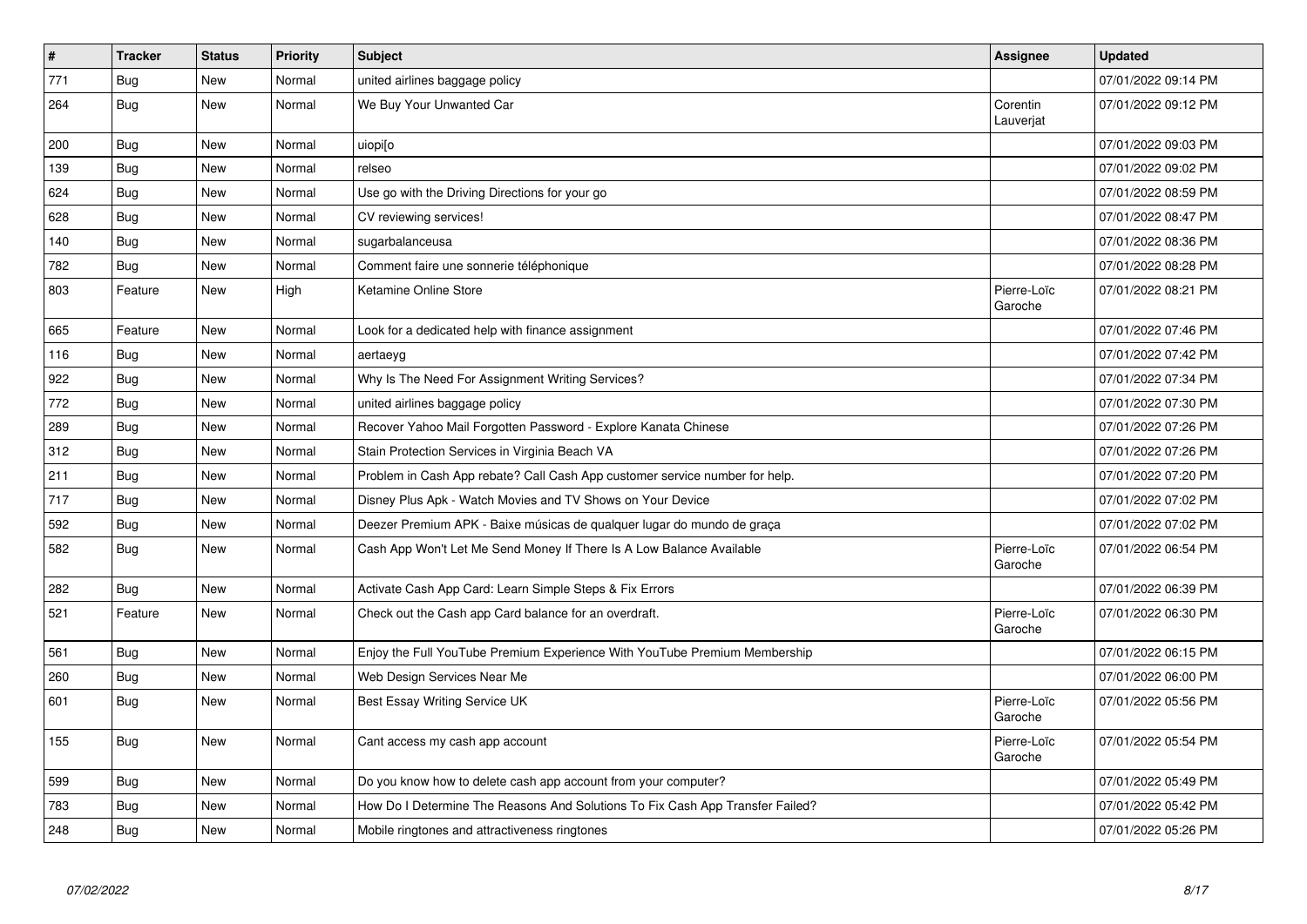| $\vert$ # | <b>Tracker</b> | <b>Status</b> | <b>Priority</b> | <b>Subject</b>                                                        | Assignee               | <b>Updated</b>      |
|-----------|----------------|---------------|-----------------|-----------------------------------------------------------------------|------------------------|---------------------|
| 718       | Bug            | New           | High            | Solve Complex Accounting Assignments                                  | Hamza<br>Bourbouh      | 07/01/2022 05:23 PM |
| 197       | Bug            | New           | Normal          | SBL JABORANDI PLUS HAIR OIL - COMPLETE SCALP CARE (100ML)             |                        | 07/01/2022 05:22 PM |
| 1137      | <b>Bug</b>     | New           | Normal          | Professional report                                                   |                        | 07/01/2022 05:19 PM |
| 559       | Bug            | New           | High            | What Are Permission For Applications like Facebook Sending MMS?       |                        | 07/01/2022 05:19 PM |
| 557       | Feature        | New           | Normal          | <b>Business Law Assignment Help</b>                                   |                        | 07/01/2022 05:16 PM |
| 820       | Bug            | New           | Normal          | Metal Slug Apk para Android                                           |                        | 07/01/2022 05:10 PM |
| 779       | Feature        | New           | Normal          | Latest Whatsapp groups for Teens                                      | Pierre-Loïc<br>Garoche | 07/01/2022 05:00 PM |
| 285       | Bug            | <b>New</b>    | Normal          | Have you ever written an essay?                                       |                        | 07/01/2022 04:51 PM |
| 681       | Feature        | New           | High            | <b>Online Class</b>                                                   |                        | 07/01/2022 04:41 PM |
| 774       | <b>Bug</b>     | New           | Normal          | Follow proper initiatives                                             |                        | 07/01/2022 04:41 PM |
| 243       | Feature        | New           | Normal          | Reconstruir la pandilla de la mafia en Gangstar Vegas MOD APK         |                        | 07/01/2022 04:40 PM |
| 512       | Bug            | New           | Normal          | The Importance Of Using Custom Writing Services                       |                        | 07/01/2022 04:39 PM |
| 621       | Bug            | New           | Normal          | Buy All Modafinil & Armodafinil Tablets @Buy Modafinil US             |                        | 07/01/2022 04:39 PM |
| 612       | <b>Bug</b>     | New           | Normal          | Luxury Slingshot Rental                                               |                        | 07/01/2022 04:23 PM |
| 161       | Bug            | New           | Normal          | dfdrtyuio                                                             |                        | 07/01/2022 04:08 PM |
| 586       | Bug            | New           | Normal          | Best Modifications For Your Mobile Phone                              |                        | 07/01/2022 04:02 PM |
| 542       | Bug            | New           | Normal          | Web N Logo Design                                                     |                        | 07/01/2022 03:48 PM |
| 119       | Bug            | New           | Normal          | klhjigyu                                                              |                        | 07/01/2022 03:41 PM |
| 554       | Bug            | New           | Normal          | XvideoStudio Video Editor APK Free Download on TechToDown             |                        | 07/01/2022 03:38 PM |
| 217       | <b>Bug</b>     | New           | Normal          | How this service matter most?                                         |                        | 07/01/2022 03:35 PM |
| 352       | Bug            | New           | Normal          | Tile & Grout Cleaning Services in Chesapeake VA                       |                        | 07/01/2022 03:27 PM |
| 509       | Feature        | New           | Normal          | Fashion                                                               | Anonymous              | 07/01/2022 03:26 PM |
| 659       | <b>Bug</b>     | New           | Normal          | Olive Oil Properties And Health Benefits                              |                        | 07/01/2022 03:22 PM |
| 650       | Bug            | New           | Normal          | <b>Cherries Health Benefits</b>                                       |                        | 07/01/2022 03:20 PM |
| 618       | Bug            | New           | Normal          | Buy Steroids Online with OurMedicnes.com   Best Quality Steroids      |                        | 07/01/2022 03:05 PM |
| 602       | Bug            | New           | Normal          | Best Essay Writing Service UK                                         | Pierre-Loïc<br>Garoche | 07/01/2022 02:42 PM |
| 563       | Bug            | New           | Normal          | Understanding the Difference Between Free and Paid Mod Apks           |                        | 07/01/2022 02:41 PM |
| 587       | Bug            | New           | Normal          | Why Picsart Pro Offers Great Features                                 |                        | 07/01/2022 02:17 PM |
| 682       | <b>Bug</b>     | New           | Normal          | Does Facebook customer service live chat allow to speak with someone? |                        | 07/01/2022 02:08 PM |
| 787       | Bug            | New           | Normal          | Assured Assignment Help                                               |                        | 07/01/2022 02:08 PM |
| 673       | Bug            | New           | Normal          | Learn the basics of pixel art - Clear grid                            |                        | 07/01/2022 01:56 PM |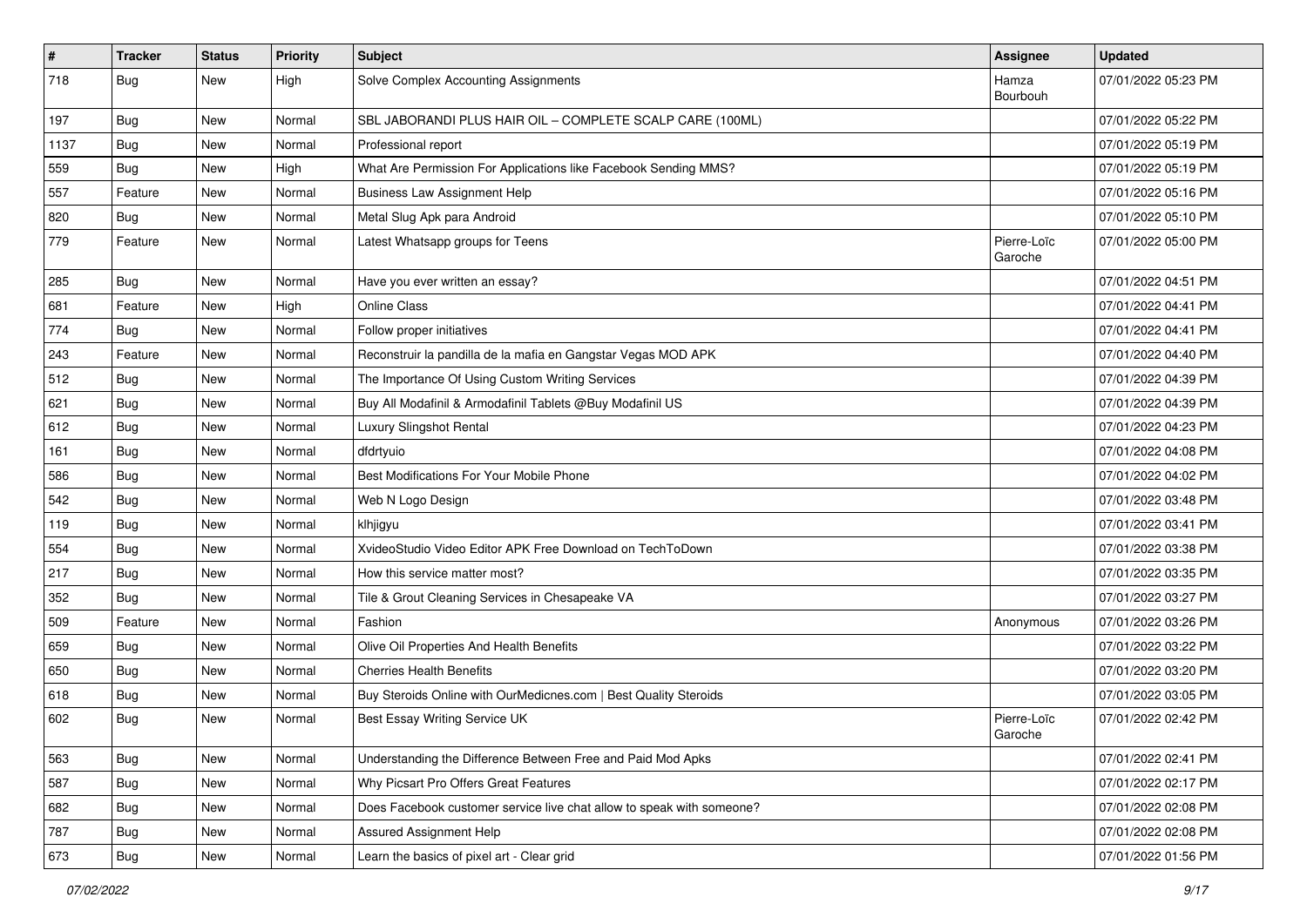| $\pmb{\#}$ | <b>Tracker</b> | <b>Status</b> | <b>Priority</b> | <b>Subject</b>                                                             | Assignee               | <b>Updated</b>      |
|------------|----------------|---------------|-----------------|----------------------------------------------------------------------------|------------------------|---------------------|
| 477        | <b>Bug</b>     | New           | Normal          | What Does Online Coupon Mean?                                              |                        | 07/01/2022 01:48 PM |
| 583        | <b>Bug</b>     | <b>New</b>    | High            | Need the Cash app customer service phone number?                           |                        | 07/01/2022 01:40 PM |
| 725        | Feature        | New           | Normal          | What are memo writing services design                                      |                        | 07/01/2022 01:39 PM |
| 479        | <b>Bug</b>     | <b>New</b>    | Normal          | Limousine Service Bellevue WA                                              |                        | 07/01/2022 01:29 PM |
| 63         | Feature        | <b>New</b>    | Normal          | Skip normalization step in mutation generation if it possible              | Pierre-Loïc<br>Garoche | 07/01/2022 01:09 PM |
| 763        | Bug            | New           | High            | How to Make a Ringtone on Your iPhone                                      |                        | 07/01/2022 01:09 PM |
| 800        | Bug            | New           | Normal          | Who Is an ETL Engineer                                                     |                        | 07/01/2022 01:08 PM |
| 546        | Feature        | <b>New</b>    | Normal          | Quickbooks Error                                                           |                        | 07/01/2022 12:38 PM |
| 216        | Feature        | New           | High            | Barry Keoghan                                                              | Pierre-Loïc<br>Garoche | 07/01/2022 12:22 PM |
| 806        | Feature        | New           | Normal          | Go everywhere thanks to mapquest driving directions                        |                        | 07/01/2022 11:55 AM |
| 615        | Bug            | New           | Normal          | CheapestMedsShop   100% Safe Medicines Online in USA UK & AUS.             |                        | 07/01/2022 11:21 AM |
| 196        | Bug            | <b>New</b>    | Normal          | Homoeobazaar For Homeopathy Medicines                                      |                        | 07/01/2022 11:20 AM |
| 613        | Bug            | <b>New</b>    | Normal          | Buy Aspadol 100mg Tab Online in US, UK, AU   Erospharmacy                  |                        | 07/01/2022 11:18 AM |
| 761        | <b>Bug</b>     | <b>New</b>    | Normal          | What is it about basketball that makes it so popular in the United States? | Corentin<br>Lauverjat  | 07/01/2022 11:11 AM |
| 695        | Bug            | <b>New</b>    | Normal          | Refer Listas IPTV Apk                                                      |                        | 07/01/2022 11:10 AM |
| 484        | Bug            | <b>New</b>    | Normal          | UK best essay writing service                                              |                        | 07/01/2022 11:05 AM |
| 600        | Bug            | New           | Normal          | Play Store Pro                                                             |                        | 07/01/2022 11:03 AM |
| 134        | Bug            | <b>New</b>    | Normal          | wisegolfers                                                                |                        | 07/01/2022 10:59 AM |
| 225        | <b>Bug</b>     | New           | Normal          | instant personal loan                                                      |                        | 07/01/2022 10:58 AM |
| 450        | <b>Bug</b>     | <b>New</b>    | Normal          | Floor Stripping Quincy MA                                                  |                        | 07/01/2022 10:53 AM |
| 552        | Feature        | <b>New</b>    | Normal          | Radio rfm and the benefits of radio rfm                                    |                        | 07/01/2022 10:50 AM |
| 457        | Bug            | New           | Normal          | Carpet Cleaning Medford MA                                                 |                        | 07/01/2022 10:25 AM |
| 892        | Bug            | <b>New</b>    | Normal          | Good game                                                                  |                        | 07/01/2022 10:25 AM |
| 222        | Bug            | New           | Normal          | Social Profile links                                                       |                        | 07/01/2022 10:23 AM |
| 184        | <b>Bug</b>     | New           | Normal          | <b>Affordable Business Writing Services</b>                                |                        | 07/01/2022 10:18 AM |
| 704        | Bug            | New           | Normal          | Reach support team of Chime Customer Service for instant help              |                        | 07/01/2022 10:14 AM |
| 400        | <b>Bug</b>     | New           | Normal          | Office Moving Services in Potomac MD                                       |                        | 07/01/2022 10:07 AM |
| 465        | Bug            | New           | Normal          | Carpet Cleaning Westchester MA                                             |                        | 07/01/2022 10:01 AM |
| 524        | <b>Bug</b>     | New           | Normal          | How Does Google Account Recovery Work If Your Account Is Hacked?           |                        | 07/01/2022 09:58 AM |
| 178        | Bug            | New           | Normal          | transparent lace wigs                                                      |                        | 07/01/2022 09:57 AM |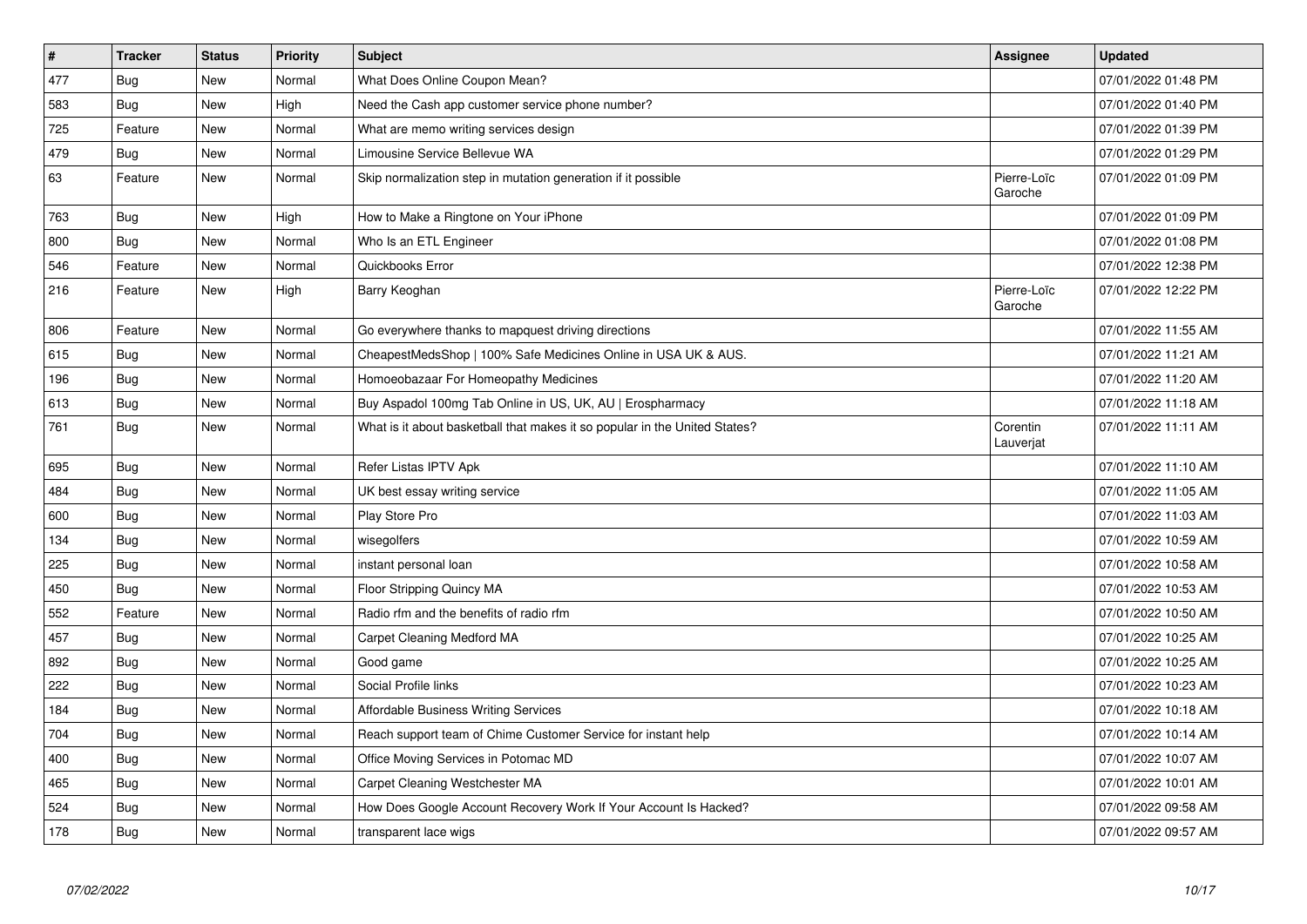| $\pmb{\#}$ | <b>Tracker</b> | <b>Status</b> | Priority | <b>Subject</b>                                                                   | Assignee               | <b>Updated</b>      |
|------------|----------------|---------------|----------|----------------------------------------------------------------------------------|------------------------|---------------------|
| 263        | Feature        | New           | Normal   | Wrecked Car Is Nothing But A Worthless                                           | Pierre-Loïc<br>Garoche | 07/01/2022 09:50 AM |
| 716        | <b>Bug</b>     | New           | Normal   | La celebración de un BabyShower.                                                 |                        | 07/01/2022 09:43 AM |
| 564        | Bug            | New           | Normal   | How To Install RepelisPlus On Your Android Phone?                                |                        | 07/01/2022 09:37 AM |
| 579        | Bug            | New           | Normal   | YOUR CV MAKES YOUR FIRST IMPRESSION                                              | Christophe<br>Garion   | 07/01/2022 09:37 AM |
| 796        | <b>Bug</b>     | New           | Normal   | How Does Cash App ++ actually work and What is the process of it                 |                        | 07/01/2022 09:36 AM |
| 246        | Bug            | New           | Normal   | The Beast App                                                                    |                        | 07/01/2022 09:33 AM |
| 609        | Bug            | New           | High     | Online Trusted Medicine Store in US for Health - Genericmedsupply                |                        | 07/01/2022 09:20 AM |
| 770        | Bug            | New           | Normal   | Canon IJ Network Tool                                                            |                        | 07/01/2022 09:15 AM |
| 255        | Feature        | New           | Normal   | best doctor for psoriasis                                                        |                        | 07/01/2022 08:42 AM |
| 245        | Bug            | New           | Normal   | Write My Essay For Me Cheap                                                      |                        | 07/01/2022 08:40 AM |
| 526        | Bug            | New           | Normal   | Soundcloud to mp3 converter - Download Soundcloud songs                          |                        | 07/01/2022 08:31 AM |
| 1136       | <b>Bug</b>     | New           | Normal   | Can I Talk To A Live Person At Facebook? Clarify Concerns Effectively            |                        | 07/01/2022 08:10 AM |
| 804        | Bug            | New           | Normal   | Review                                                                           |                        | 07/01/2022 08:03 AM |
| 636        | Bug            | New           | Normal   | What is the most popular furniture color?                                        |                        | 07/01/2022 07:53 AM |
| 242        | Feature        | New           | Normal   | Descripción de Torque Pro MOD APK para Android                                   |                        | 07/01/2022 07:34 AM |
| 639        | <b>Bug</b>     | New           | Normal   | thong tin chinh xac                                                              |                        | 07/01/2022 07:17 AM |
| 798        | Bug            | New           | Normal   | Who Is an ETL Engineer                                                           |                        | 07/01/2022 07:17 AM |
| 483        | Bug            | New           | Normal   | UK best essay writing service                                                    |                        | 07/01/2022 07:04 AM |
| 634        | Bug            | New           | Normal   | Buy Vidalista Tablets (Tadalafil) at [\$25 OFF + Free Shipping] Vidalistatablets |                        | 07/01/2022 06:59 AM |
| 614        | Bug            | New           | Normal   | Como baixar o MOD APK no celular                                                 |                        | 07/01/2022 06:56 AM |
| 1073       | Bug            | <b>New</b>    | Normal   | Cricut Design Space                                                              |                        | 07/01/2022 06:20 AM |
| 653        | <b>Bug</b>     | New           | Normal   | Jujube (Jinjoles): Properties And Health Benefits                                |                        | 07/01/2022 06:20 AM |
| 606        | Feature        | New           | Normal   | Play unblocked cookie crush 3                                                    | Pierre-Loïc<br>Garoche | 07/01/2022 06:18 AM |
| 262        | Bug            | New           | Normal   | It this true to dealing Wuth                                                     |                        | 07/01/2022 06:12 AM |
| 1135       | <b>Bug</b>     | New           | Normal   | How to word games - 5 letter words                                               |                        | 07/01/2022 05:52 AM |
| 528        | Bug            | New           | Normal   | Korean Mag                                                                       |                        | 07/01/2022 05:50 AM |
| 720        | <b>Bug</b>     | New           | Normal   | How does Cash App Phone Number provide a quick treatment?                        |                        | 07/01/2022 05:38 AM |
| 556        | Bug            | New           | Normal   | Play Game Mod Apk With Your Friends                                              |                        | 07/01/2022 05:37 AM |
| 591        | <b>Bug</b>     | New           | Normal   | How To Find Facebook Modifications For Your Spotify Premium Apk?                 |                        | 07/01/2022 05:19 AM |
| 667        | <b>Bug</b>     | New           | Normal   | What Is a Ringtone?                                                              |                        | 07/01/2022 05:13 AM |
| 703        | Bug            | New           | Normal   | For real-time help, dial Facebook customer service number                        |                        | 07/01/2022 05:09 AM |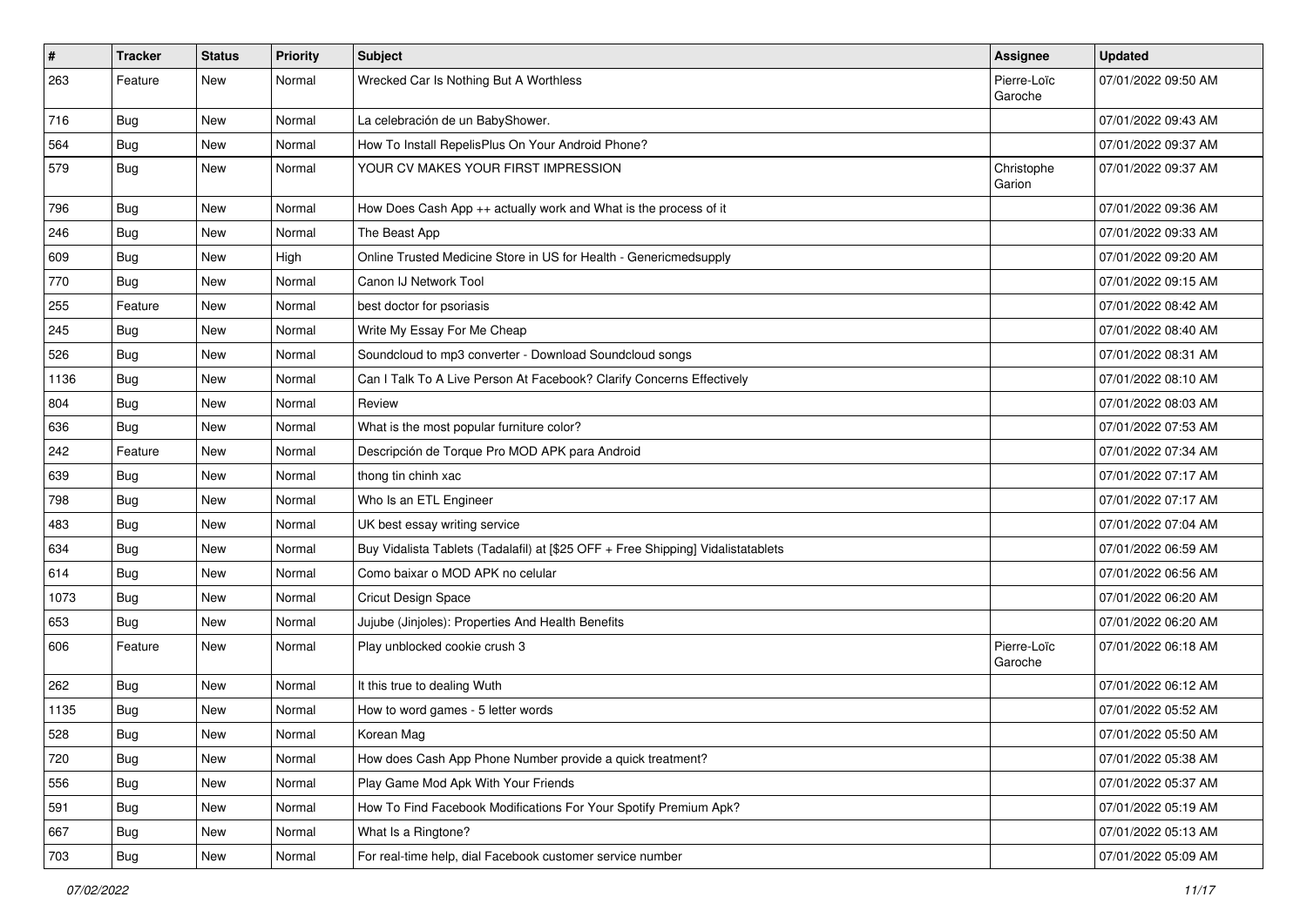| $\vert$ # | <b>Tracker</b> | <b>Status</b> | <b>Priority</b> | Subject                                                                                                                                                                                                                                                               | Assignee             | <b>Updated</b>      |
|-----------|----------------|---------------|-----------------|-----------------------------------------------------------------------------------------------------------------------------------------------------------------------------------------------------------------------------------------------------------------------|----------------------|---------------------|
| 1111      | Bug            | New           | Normal          | LOLBeans is a fun battle royale game where you race with other players while avoiding obstacles. Reach the end<br>of the course in competitive gameplay!                                                                                                              |                      | 07/01/2022 05:08 AM |
| 250       | <b>Bug</b>     | New           | Normal          | Reviews of phone ringtones                                                                                                                                                                                                                                            |                      | 07/01/2022 05:08 AM |
| 619       | Bug            | New           | Normal          | Online Trusted Medicine Store in US for Health - Genericmedsupply                                                                                                                                                                                                     |                      | 07/01/2022 05:04 AM |
| 513       | <b>Bug</b>     | New           | Normal          | Unlock cash app account using the easy steps:                                                                                                                                                                                                                         | Anonymous            | 07/01/2022 04:57 AM |
| 635       | Bug            | New           | Normal          | Buy Steroids Online with OurMedicnes.com   Best Quality Steroids                                                                                                                                                                                                      |                      | 07/01/2022 04:55 AM |
| 1134      | <b>Bug</b>     | New           | Normal          | Is WhatsApp Aero Worth Downloading?                                                                                                                                                                                                                                   |                      | 07/01/2022 04:03 AM |
| 638       | Bug            | New           | Normal          | Run 3 game                                                                                                                                                                                                                                                            |                      | 07/01/2022 04:02 AM |
| 669       | Feature        | New           | Normal          | Nursing Assignment Help                                                                                                                                                                                                                                               |                      | 07/01/2022 03:56 AM |
| 797       | Bug            | New           | Normal          | Psychedelic                                                                                                                                                                                                                                                           | Christophe<br>Garion | 07/01/2022 03:52 AM |
| 689       | Bug            | New           | Normal          | How to use twitch.tv/activate?                                                                                                                                                                                                                                        |                      | 07/01/2022 03:30 AM |
| 715       | Bug            | New           | Normal          | Puppy Playtime Descargar gratis                                                                                                                                                                                                                                       |                      | 07/01/2022 03:28 AM |
| 808       | Bug            | New           | Normal          | Sinnvolle Guten-Morgen-Grüße                                                                                                                                                                                                                                          |                      | 07/01/2022 03:27 AM |
| 723       | <b>Bug</b>     | New           | High            | The best horror game in 2021                                                                                                                                                                                                                                          | Christophe<br>Garion | 07/01/2022 03:15 AM |
| 805       | Bug            | New           | Normal          | Ketamine Online Store                                                                                                                                                                                                                                                 | Christophe<br>Garion | 07/01/2022 02:49 AM |
| 173       | Feature        | New           | Normal          | private limited company registration                                                                                                                                                                                                                                  |                      | 07/01/2022 02:37 AM |
| 683       | Feature        | New           | Normal          | Game creation                                                                                                                                                                                                                                                         |                      | 07/01/2022 02:36 AM |
| 259       | <b>Bug</b>     | New           | Normal          | call center services                                                                                                                                                                                                                                                  |                      | 07/01/2022 01:50 AM |
| 656       | <b>Bug</b>     | New           | Normal          | Kiwi Nutrition Facts And Health Benefits                                                                                                                                                                                                                              |                      | 07/01/2022 01:41 AM |
| 518       | <b>Bug</b>     | New           | Normal          | How To Check The Balance Of Cash App Account By Taking Cash App Support?                                                                                                                                                                                              |                      | 07/01/2022 01:39 AM |
| 765       | Bug            | New           | Normal          | Follow proper initiatives to check my cash app                                                                                                                                                                                                                        |                      | 07/01/2022 01:38 AM |
| 239       | <b>Bug</b>     | New           | Normal          | Algunas características más de Choices MOD APK                                                                                                                                                                                                                        |                      | 07/01/2022 01:35 AM |
| 672       | <b>Bug</b>     | New           | Normal          | The easiest way to delete ringtones on iPhone                                                                                                                                                                                                                         |                      | 07/01/2022 01:31 AM |
| 138       | <b>Bug</b>     | New           | Normal          | own-sweethome                                                                                                                                                                                                                                                         |                      | 07/01/2022 01:29 AM |
| 901       | Feature        | New           | Normal          | good game ever                                                                                                                                                                                                                                                        |                      | 07/01/2022 01:23 AM |
| 593       | <b>Bug</b>     | New           | Normal          | Eiffel Spark Ultimate C2 SN series is a fully synthetic range of advanced performance engine oils blended in high<br>performance fully synthetic (PAO - polyalphaolefin) basestocks fortified with advanced technology additive<br>system, specifically formulated to |                      | 07/01/2022 01:21 AM |
| 711       | Bug            | New           | Normal          | Human Fall Flat Apk Download                                                                                                                                                                                                                                          |                      | 07/01/2022 01:14 AM |
| 740       | Feature        | New           | Normal          | Online Thesis Help USA                                                                                                                                                                                                                                                |                      | 07/01/2022 01:11 AM |
| 594       | Feature        | New           | Normal          | How does research proposal help online make it easy for me?                                                                                                                                                                                                           |                      | 07/01/2022 01:10 AM |
| 474       | Bug            | New           | Normal          | Floor Waxing Arlington MA                                                                                                                                                                                                                                             |                      | 07/01/2022 12:56 AM |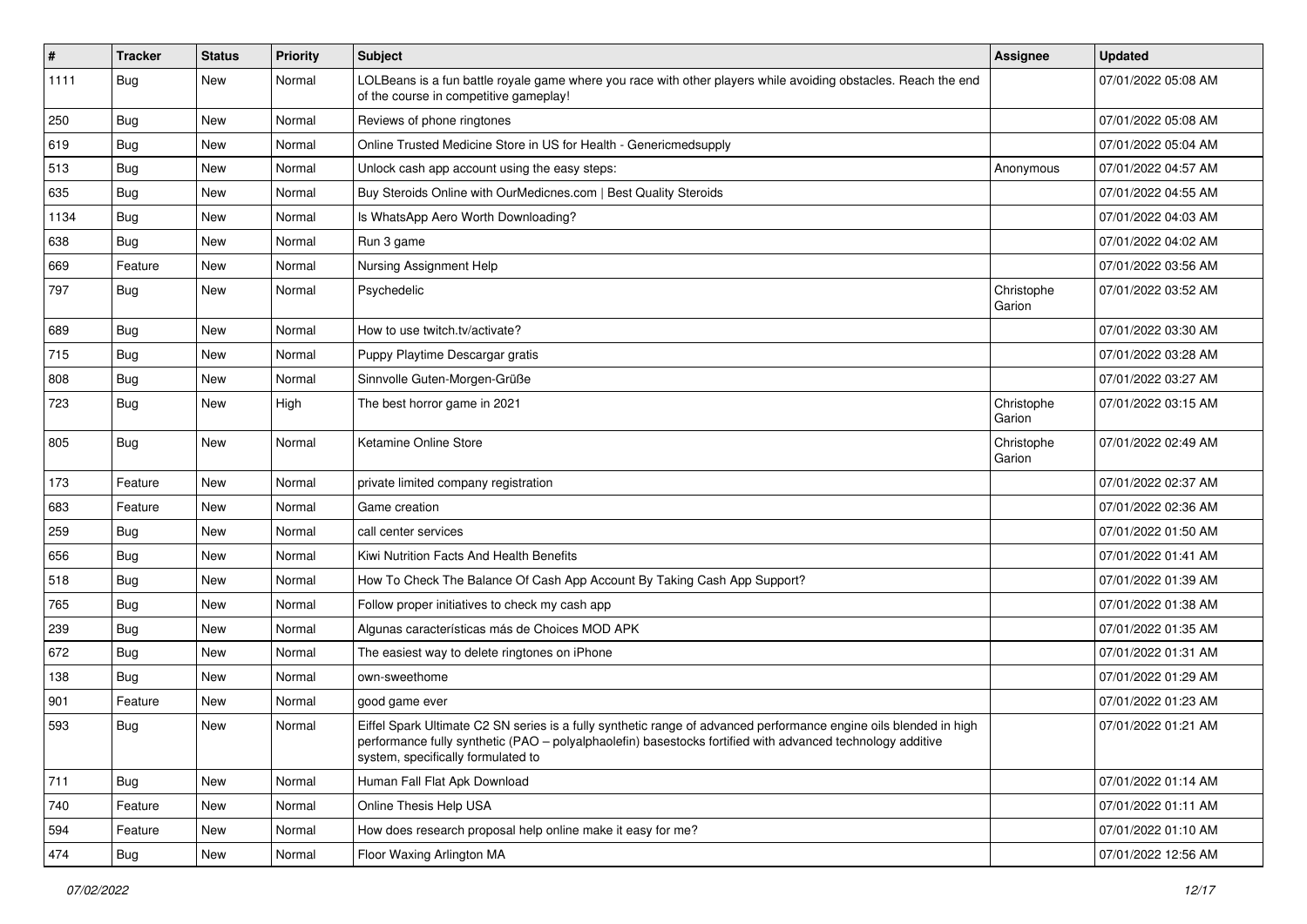| $\vert$ # | <b>Tracker</b> | <b>Status</b> | <b>Priority</b> | Subject                                                                                                      | Assignee               | <b>Updated</b>      |
|-----------|----------------|---------------|-----------------|--------------------------------------------------------------------------------------------------------------|------------------------|---------------------|
| 569       | <b>Bug</b>     | New           | Normal          | What is the incoming and outgoing mail server for Outlook IMAP settings?                                     | Pierre-Loïc<br>Garoche | 07/01/2022 12:17 AM |
| 372       | Bug            | New           | Normal          | Auto Transport Services in Arlington County VA                                                               |                        | 06/30/2022 10:47 PM |
| 271       | Feature        | New           | Normal          | Fashion                                                                                                      |                        | 06/30/2022 10:40 PM |
| 693       | Feature        | New           | Normal          | How To Get My Money Back From The Cash App To Your Wallet?                                                   |                        | 06/30/2022 10:37 PM |
| 149       | <b>Bug</b>     | New           | Normal          | dftgy                                                                                                        |                        | 06/30/2022 10:17 PM |
| 114       | Bug            | New           | Normal          | <b>Medical Research Writing Services</b>                                                                     |                        | 06/30/2022 10:04 PM |
| 786       | <b>Bug</b>     | New           | Normal          | Best Assignment Help in Australia & UK                                                                       |                        | 06/30/2022 09:58 PM |
| 651       | Bug            | New           | Normal          | Salmon Health Benefits                                                                                       |                        | 06/30/2022 09:49 PM |
| 476       | Feature        | New           | High            | <b>American Airlines Reservations</b>                                                                        |                        | 06/30/2022 09:45 PM |
| 684       | Bug            | New           | Normal          | Difference between paper map and online map                                                                  |                        | 06/30/2022 09:41 PM |
| 317       | <b>Bug</b>     | New           | Normal          | Eco/Green Cleaning Services in Virginia Beach VA                                                             |                        | 06/30/2022 09:34 PM |
| 511       | Feature        | New           | Normal          | Fashion                                                                                                      | Anonymous              | 06/30/2022 09:26 PM |
| 726       | Bug            | New           | Normal          | Mobile Application Development Services                                                                      |                        | 06/30/2022 08:49 PM |
| 533       | <b>Bug</b>     | New           | Normal          | How to complete the homework assignments in economics in the easiest way?                                    |                        | 06/30/2022 07:33 PM |
| 576       | Bug            | New           | Normal          | So laden Sie ein Instagram-Bild herunter                                                                     |                        | 06/30/2022 06:17 PM |
| 545       | Feature        | New           | Normal          | <b>Best Canvas Print Company</b>                                                                             |                        | 06/30/2022 05:39 PM |
| 235       | Bug            | New           | Low             | HP Printer Assistant Software   Download & Install HP Assistant                                              |                        | 06/30/2022 05:08 PM |
| 145       | <b>Bug</b>     | New           | Normal          | abdulbaissagar                                                                                               |                        | 06/30/2022 04:17 PM |
| 810       | Feature        | New           | Normal          | how to remove viruses from a phone                                                                           |                        | 06/30/2022 03:49 PM |
| 129       | Bug            | New           | Normal          | xcvgbgh                                                                                                      |                        | 06/30/2022 03:46 PM |
| 344       | Bug            | New           | Normal          | Odor Removal Services in Chesapeake VA                                                                       |                        | 06/30/2022 03:40 PM |
| 565       | Bug            | New           | Normal          | How To Install RepelisPlus On Your Android Phone?                                                            |                        | 06/30/2022 02:26 PM |
| 210       | <b>Bug</b>     | New           | Normal          | Issue with check symbol in Cash App? Dial assist number with calling Cash App customer service phone number. |                        | 06/30/2022 01:52 PM |
| 1133      | <b>Bug</b>     | New           | Normal          | Flagle, what is it?                                                                                          |                        | 06/30/2022 10:37 AM |
| 172       | Feature        | New           | Normal          | pgdm colleges in bangalore                                                                                   |                        | 06/30/2022 09:28 AM |
| 1132      | <b>Bug</b>     | New           | Normal          | Registration process on Huobi                                                                                |                        | 06/30/2022 05:10 AM |
| 589       | <b>Bug</b>     | New           | Normal          | How can I get the cash app phone number of customer support?                                                 |                        | 06/30/2022 12:20 AM |
| 136       | Bug            | New           | Normal          | snappow                                                                                                      |                        | 06/29/2022 10:52 PM |
| 473       | Bug            | New           | Normal          | Floor Stripping Arlington MA                                                                                 |                        | 06/29/2022 09:20 PM |
| 603       | Bug            | New           | Normal          | Premiere gratuito da lista de IPTV                                                                           |                        | 06/29/2022 08:40 PM |
| 597       | <b>Bug</b>     | New           | Normal          | Universo s / f Download                                                                                      |                        | 06/29/2022 08:19 PM |
| 712       | <b>Bug</b>     | New           | Normal          | Tips and Tricks                                                                                              |                        | 06/29/2022 07:26 PM |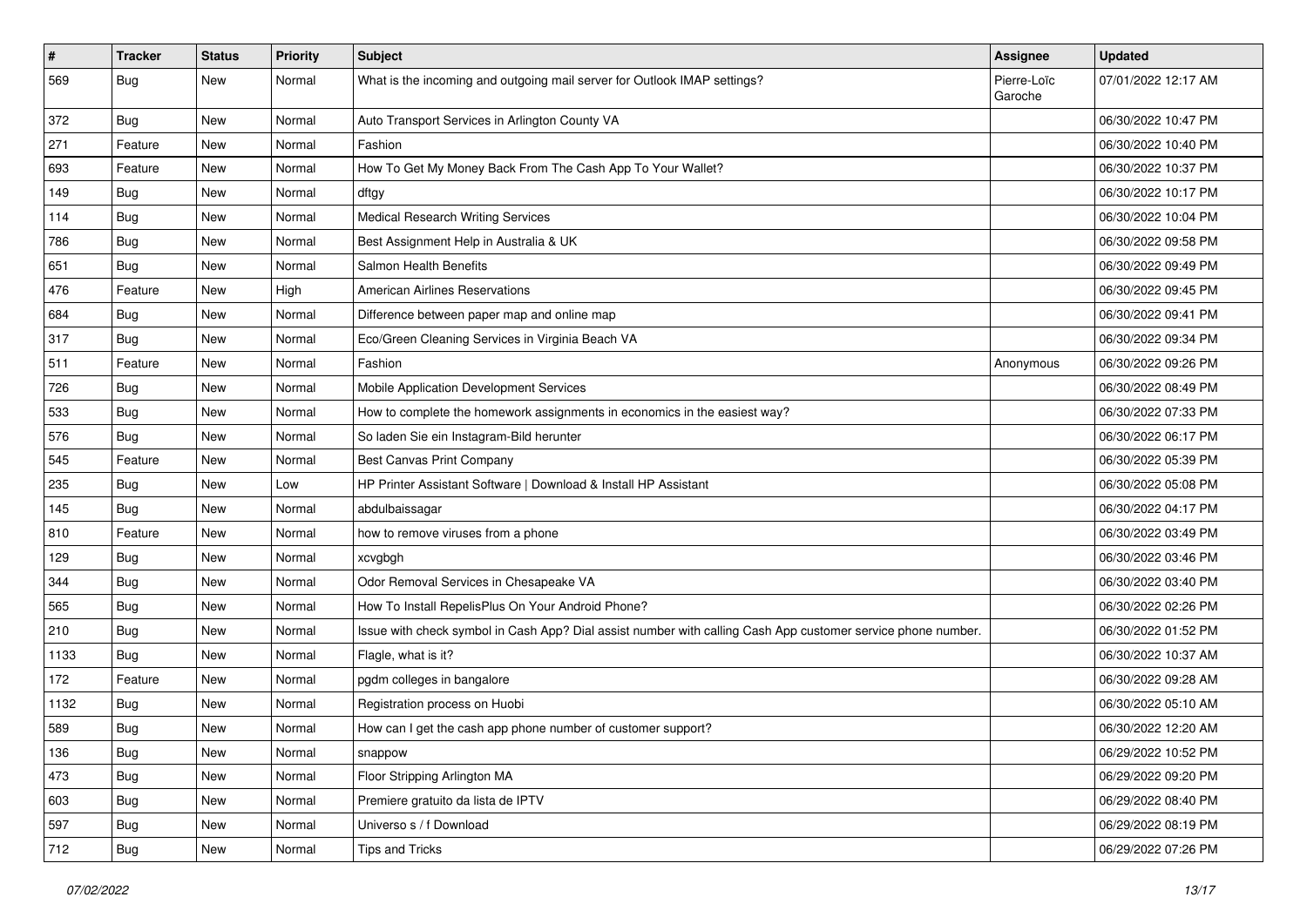| $\vert$ # | Tracker    | <b>Status</b> | <b>Priority</b> | Subject                                                                                                 | <b>Assignee</b>        | <b>Updated</b>      |
|-----------|------------|---------------|-----------------|---------------------------------------------------------------------------------------------------------|------------------------|---------------------|
| 1131      | <b>Bug</b> | New           | Normal          | Calculatrice Forex pour calculer les paramètres de la copie des transactions                            |                        | 06/29/2022 07:24 PM |
| 658       | <b>Bug</b> | New           | Normal          | Watermelon Nutrition Facts And Health Benefits                                                          |                        | 06/29/2022 06:46 PM |
| 578       | Feature    | New           | High            | Derrick Gore                                                                                            | Pierre-Loïc<br>Garoche | 06/29/2022 06:45 PM |
| 678       | Bug        | New           | Normal          | How to be a winner in buidnow gg                                                                        |                        | 06/29/2022 06:31 PM |
| 475       | <b>Bug</b> | New           | Normal          | Floor Cleaning Arlington MA                                                                             |                        | 06/29/2022 05:53 PM |
| 573       | <b>Bug</b> | New           | Normal          | Experimente lo mejor en la aplicación Apk de juegos gratis                                              |                        | 06/29/2022 05:48 PM |
| 1069      | <b>Bug</b> | New           | Normal          | how to get cash app support phone number 24*7 available                                                 |                        | 06/29/2022 05:37 PM |
| 516       | <b>Bug</b> | New           | Normal          | Does Cash App Help To Get Cash App Refund Without Any Interruption?                                     |                        | 06/29/2022 05:12 PM |
| 657       | <b>Bug</b> | New           | Normal          | Coconut Nutrition Facts And Health Benefits                                                             |                        | 06/29/2022 05:05 PM |
| 572       | Feature    | New           | Normal          | New features of WhatsApp Plus on Android phones                                                         | Pierre-Loïc<br>Garoche | 06/29/2022 04:10 PM |
| 481       | Bug        | New           | Normal          | Nur Online Shop                                                                                         |                        | 06/29/2022 03:52 PM |
| 321       | Bug        | New           | Normal          | Tile & Grout Cleaning Services in Virginia Beach VA                                                     |                        | 06/29/2022 02:55 PM |
| 677       | <b>Bug</b> | New           | Normal          | Logo Design Services Near Me                                                                            |                        | 06/29/2022 11:58 AM |
| 661       | Bug        | New           | Normal          | Turbo VPN MOD APK Download                                                                              |                        | 06/29/2022 11:57 AM |
| 202       | <b>Bug</b> | New           | Normal          | blonde wig                                                                                              |                        | 06/29/2022 11:08 AM |
| 762       | Bug        | New           | Normal          | How To Add Money To A Cash App Card If Struggling With Low Amount?                                      |                        | 06/29/2022 10:53 AM |
| 1087      | <b>Bug</b> | New           | Normal          | How do new writers start out?                                                                           |                        | 06/29/2022 10:43 AM |
| 708       | Bug        | New           | Normal          | Efficient ways to proceed with the cash app dispute process?                                            |                        | 06/29/2022 10:24 AM |
| 574       | Bug        | New           | Normal          | How to fix the Epson printer offline issue due to a wired connection?                                   |                        | 06/29/2022 10:23 AM |
| 1107      | Feature    | New           | High            | Where do you have to find an application to watch news and sports videos?                               | Christophe<br>Garion   | 06/29/2022 10:16 AM |
| 558       | Feature    | New           | Normal          | <b>Stunning Classic Sofas</b>                                                                           |                        | 06/29/2022 10:03 AM |
| 646       | Feature    | New           | Normal          | Collaborative Research Group                                                                            |                        | 06/29/2022 09:46 AM |
| 598       | Bug        | New           | Normal          | Universo s / f Download                                                                                 |                        | 06/29/2022 09:45 AM |
| 540       | Bug        | New           | Normal          | Why Haven't I Received My Cash App Card? Can I get t the reasons behind it                              |                        | 06/29/2022 09:42 AM |
| 1116      | <b>Bug</b> | New           | Normal          | ipTV smarts pro                                                                                         |                        | 06/29/2022 09:27 AM |
| 1114      | Bug        | New           | Normal          | To control the car, all you must do is click to go left or right and release the button to go straight. |                        | 06/29/2022 09:05 AM |
| 655       | <b>Bug</b> | New           | Normal          | <b>Eggplant Health Benefits</b>                                                                         |                        | 06/29/2022 08:18 AM |
| 185       | Bug        | New           | Normal          | Non-Plagiarized Research Writing                                                                        |                        | 06/29/2022 07:58 AM |
| 668       | <b>Bug</b> | New           | Normal          | Get to know Cash App Refund Process here                                                                |                        | 06/29/2022 07:21 AM |
| 812       | Feature    | New           | Normal          | canon.com/ijsetup                                                                                       |                        | 06/29/2022 06:04 AM |
| 1117      | <b>Bug</b> | New           | Normal          | Equal Words - Word search game for PC and Windows Phone                                                 |                        | 06/29/2022 04:58 AM |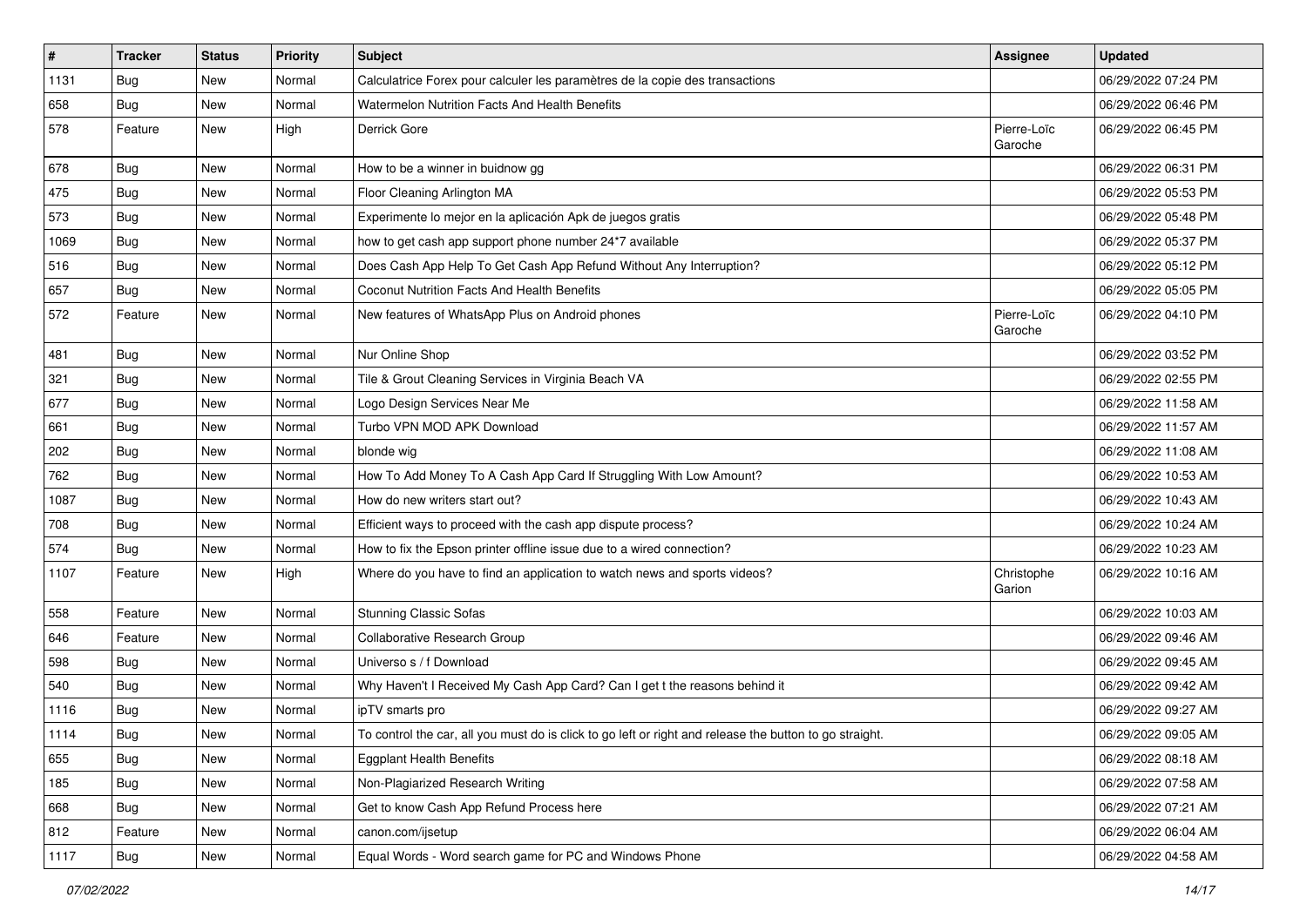| $\vert$ # | <b>Tracker</b> | <b>Status</b> | <b>Priority</b> | <b>Subject</b>                                                                                      | <b>Assignee</b>        | <b>Updated</b>      |
|-----------|----------------|---------------|-----------------|-----------------------------------------------------------------------------------------------------|------------------------|---------------------|
| 709       | <b>Bug</b>     | New           | Normal          | How To Load Cash App Card At Walmart Without Having To Face Any Hassle?                             |                        | 06/29/2022 03:26 AM |
| 584       | Bug            | New           | Normal          | Want the cash app customer service number to check balance?                                         |                        | 06/29/2022 01:00 AM |
| 671       | Bug            | New           | Normal          | Hot games                                                                                           | Pierre-Loïc<br>Garoche | 06/29/2022 12:40 AM |
| 550       | Bug            | New           | Normal          | Nederland FM - beste manieren om naar internationale radio op internet te luisteren                 |                        | 06/29/2022 12:06 AM |
| 588       | Bug            | New           | Normal          | YouTube Vanced Apk Manager App - Como instalá-lo                                                    |                        | 06/28/2022 10:56 PM |
| 886       | Bug            | New           | Normal          | Is the Fox News Channel on Roku free?                                                               |                        | 06/28/2022 09:36 PM |
| 171       | Feature        | New           | Normal          | loan management system                                                                              |                        | 06/28/2022 08:24 PM |
| 167       | <b>Bug</b>     | New           | Normal          | instant loan without documents                                                                      | Anonymous              | 06/28/2022 07:35 PM |
| 663       | <b>Bug</b>     | New           | Normal          | Know how the Cash app twitches words in a detailed way.                                             | Pierre-Loïc<br>Garoche | 06/28/2022 07:08 PM |
| 229       | Feature        | New           | Normal          | How To Delete Cash App Account? - Check Out the Steps In Detail                                     |                        | 06/28/2022 07:06 PM |
| 888       | Bug            | New           | Normal          | Is the Fox News Channel on Roku free?                                                               |                        | 06/28/2022 06:58 PM |
| 733       | <b>Bug</b>     | New           | Normal          | How does one go about getting a book deal?                                                          |                        | 06/28/2022 06:35 PM |
| 1110      | Bug            | New           | Normal          | Six Guns Mod Apk Answers Your Questions                                                             | Pierre-Loïc<br>Garoche | 06/28/2022 06:26 PM |
| 1000      | Bug            | New           | Normal          | Super easy way to zoom photos and upload to Instagram                                               | Christophe<br>Garion   | 06/28/2022 06:14 PM |
| 207       | Feature        | New           | Low             | real estate lead conversion                                                                         |                        | 06/28/2022 06:09 PM |
| 648       | Feature        | New           | Normal          | <b>Plum Health Benefits</b>                                                                         |                        | 06/28/2022 06:02 PM |
| 780       | Bug            | New           | Normal          | Best Whatsapp Modified APKs                                                                         | Pierre-Loïc<br>Garoche | 06/28/2022 05:38 PM |
| 813       | Feature        | New           | Normal          | Canon.com/ijsetup                                                                                   |                        | 06/28/2022 05:15 PM |
| 224       | Feature        | New           | Normal          | Instant Personal Loan                                                                               | Pierre-Loïc<br>Garoche | 06/28/2022 04:40 PM |
| 186       | Feature        | New           | Normal          | homoeobazaar                                                                                        |                        | 06/28/2022 04:29 PM |
| 1115      | Bug            | New           | Normal          | How to access your saved favorite Tiktok                                                            |                        | 06/28/2022 03:59 PM |
| 980       | <b>Bug</b>     | New           | Normal          | Free Gas Cards for the Unemployed                                                                   |                        | 06/28/2022 02:54 PM |
| 969       | <b>Bug</b>     | New           | Normal          | Watch NCAA Football Live Match Free                                                                 |                        | 06/28/2022 01:31 PM |
| 729       | Bug            | New           | Normal          | Canon IJ Network Tool                                                                               |                        | 06/28/2022 01:10 PM |
| 828       | Bug            | New           | Normal          | Nursery management                                                                                  |                        | 06/28/2022 12:10 PM |
| 743       | Bug            | New           | Normal          | They promote 'pixel art' contests and a 'game jam' related to the work and figure of Carlos Casares |                        | 06/28/2022 12:04 PM |
| 981       | Bug            | New           | Normal          | VidMate Mod APK                                                                                     |                        | 06/28/2022 11:24 AM |
| 976       | <b>Bug</b>     | New           | Normal          | How to delete the cash app account history right now?                                               | Hamza<br>Bourbouh      | 06/28/2022 11:22 AM |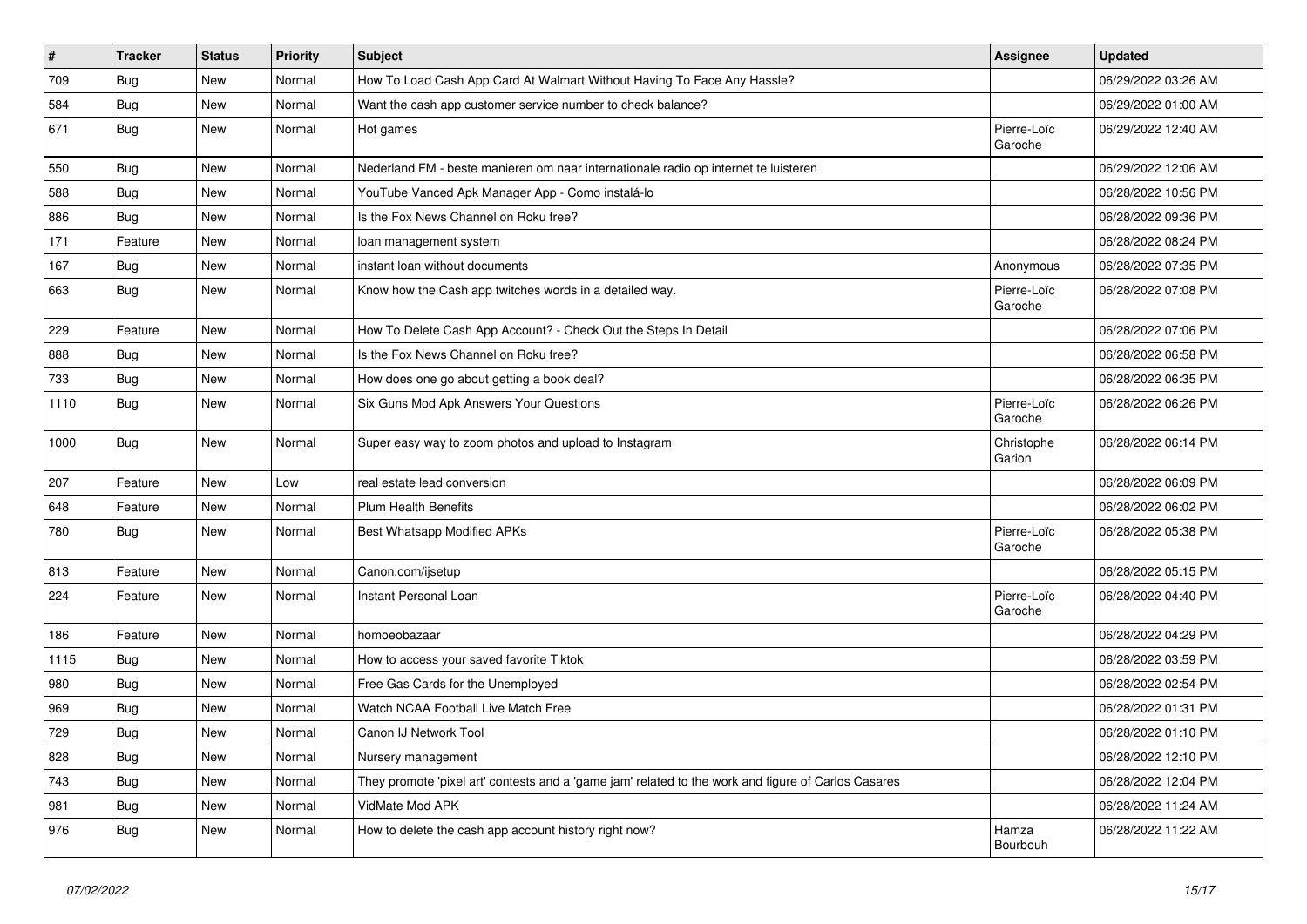| #    | <b>Tracker</b> | <b>Status</b> | Priority | Subject                                                                      | <b>Assignee</b>        | <b>Updated</b>      |
|------|----------------|---------------|----------|------------------------------------------------------------------------------|------------------------|---------------------|
| 1129 | <b>Bug</b>     | New           | Normal   | how to enable direct deposit on cash app?                                    |                        | 06/28/2022 10:44 AM |
| 997  | Bug            | New           | Normal   | 123.hp.com/laserjet                                                          |                        | 06/28/2022 09:48 AM |
| 1100 | Feature        | New           | Low      | <b>Food Products</b>                                                         | Pierre-Loïc<br>Garoche | 06/28/2022 09:40 AM |
| 821  | Bug            | New           | Normal   | Nicoo - A Review of the Popular Battle Royale Game                           |                        | 06/28/2022 08:30 AM |
| 548  | Bug            | New           | Normal   | Web N Logo Design                                                            |                        | 06/28/2022 08:24 AM |
| 649  | Feature        | New           | Normal   | Pear Health Benefits                                                         |                        | 06/28/2022 08:04 AM |
| 1099 | Feature        | New           | Normal   | Whatsapp Plus - A New Way Of Communicating                                   |                        | 06/28/2022 07:57 AM |
| 608  | Feature        | New           | Normal   | How To Do Hotmail Password Reset Without Phone Number?                       |                        | 06/28/2022 07:39 AM |
| 722  | Bug            | New           | Normal   | Vergrößern Sie Instagram-Fotos mit instazoom                                 | Christophe<br>Garion   | 06/28/2022 07:21 AM |
| 734  | Bug            | New           | Normal   | DR. STRANGE: Multiverse of Scheduling Madness!                               |                        | 06/28/2022 07:07 AM |
| 973  | Feature        | New           | Normal   | Free NFL Streaming Sites                                                     |                        | 06/28/2022 06:27 AM |
| 753  | <b>Bug</b>     | New           | Normal   | onlineessaygrader                                                            |                        | 06/28/2022 05:55 AM |
| 744  | <b>Bug</b>     | New           | Normal   | <b>Pixel Survive</b>                                                         |                        | 06/28/2022 05:13 AM |
| 822  | Bug            | New           | Normal   | Dowload Your Boyfriend Game                                                  |                        | 06/28/2022 04:56 AM |
| 620  | Bug            | New           | Normal   | Viagra Meds: Fastest & Quick Delivery On Your Doorstep - USA                 |                        | 06/28/2022 04:33 AM |
| 965  | Bug            | New           | Normal   | Go with cash app customer service to know where I can load my cash app card  |                        | 06/28/2022 04:30 AM |
| 685  | Bug            | New           | Low      | voutube thumbnail downloader                                                 | Pierre-Loïc<br>Garoche | 06/28/2022 04:26 AM |
| 1105 | Bug            | New           | High     | What is Mahjong online?                                                      |                        | 06/28/2022 03:47 AM |
| 983  | Bug            | New           | Normal   | Finding issue in tekken 3 game?                                              |                        | 06/28/2022 03:26 AM |
| 999  | Bug            | New           | Normal   | Is there a way to find Google Feud answers?                                  |                        | 06/28/2022 01:27 AM |
| 348  | Bug            | New           | Normal   | Mold Removal Services in Chesapeake VA                                       |                        | 06/28/2022 12:53 AM |
| 814  | Bug            | New           | Normal   | Stage Fright Cure                                                            | Pierre-Loïc<br>Garoche | 06/28/2022 12:31 AM |
| 714  | Bug            | New           | Normal   | Cuevana 3 Premium - Enjoy Your Favorite Movies and TV Shows on Your Smart TV |                        | 06/27/2022 11:43 PM |
| 939  | Bug            | New           | Normal   | Ability to change sound notifications                                        | Christophe<br>Garion   | 06/27/2022 11:29 PM |
| 607  | Bug            | New           | Normal   | Vex 5                                                                        |                        | 06/27/2022 11:24 PM |
| 595  | Bug            | New           | Normal   | RFM Online - une révolution dans la gestion de l'identité numérique          |                        | 06/27/2022 11:06 PM |
| 830  | Bug            | New           | Normal   | Poppy Playtime APK                                                           |                        | 06/27/2022 10:31 PM |
| 737  | Bug            | New           | Normal   | How Do I Talk To A Live Person At Facebook If Anything Is Doubtful?          |                        | 06/27/2022 09:59 PM |
| 948  | <b>Bug</b>     | New           | Normal   | Canon IJ Network Tool                                                        |                        | 06/27/2022 09:30 PM |
| 215  | Bug            | New           | Normal   | How For Top Level Cell Phone For You                                         |                        | 06/27/2022 09:19 PM |